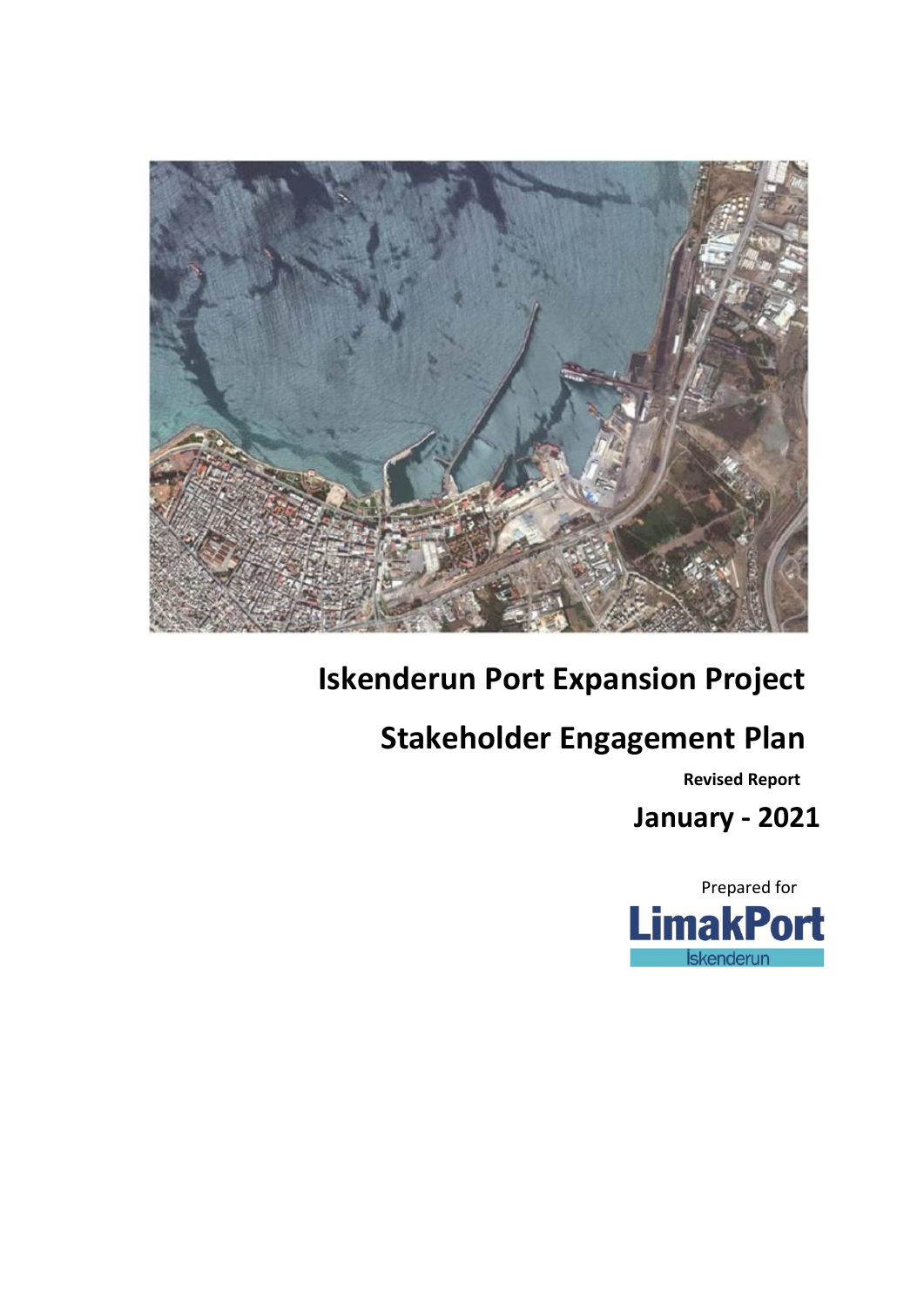### **TABLE OF CONTENTS**

| 1.0 |     |                                                                       |  |  |
|-----|-----|-----------------------------------------------------------------------|--|--|
|     | 1.1 |                                                                       |  |  |
|     | 1.2 |                                                                       |  |  |
|     | 1.3 |                                                                       |  |  |
| 2.0 |     | NATIONAL REGULATORY REQUIREMENTS AND INTERNATIONAL PRACTICE 6         |  |  |
| 3.0 |     |                                                                       |  |  |
|     | 3.1 |                                                                       |  |  |
|     | 3.2 |                                                                       |  |  |
| 4.0 |     |                                                                       |  |  |
|     | 4.1 |                                                                       |  |  |
|     | 4.2 |                                                                       |  |  |
|     | 4.3 |                                                                       |  |  |
|     | 4.4 |                                                                       |  |  |
|     | 4.5 |                                                                       |  |  |
| 5.0 |     |                                                                       |  |  |
|     | 5.1 |                                                                       |  |  |
|     | 5.2 |                                                                       |  |  |
|     | 5.3 | Disclosure of Information during Construction and Operation Phases 15 |  |  |
|     | 5.4 |                                                                       |  |  |
| 6.0 |     |                                                                       |  |  |
| 7.0 |     |                                                                       |  |  |
| 8.0 |     |                                                                       |  |  |

ANNEX A – Comment/Complaint Form

ANNEX B – Complaint Action Form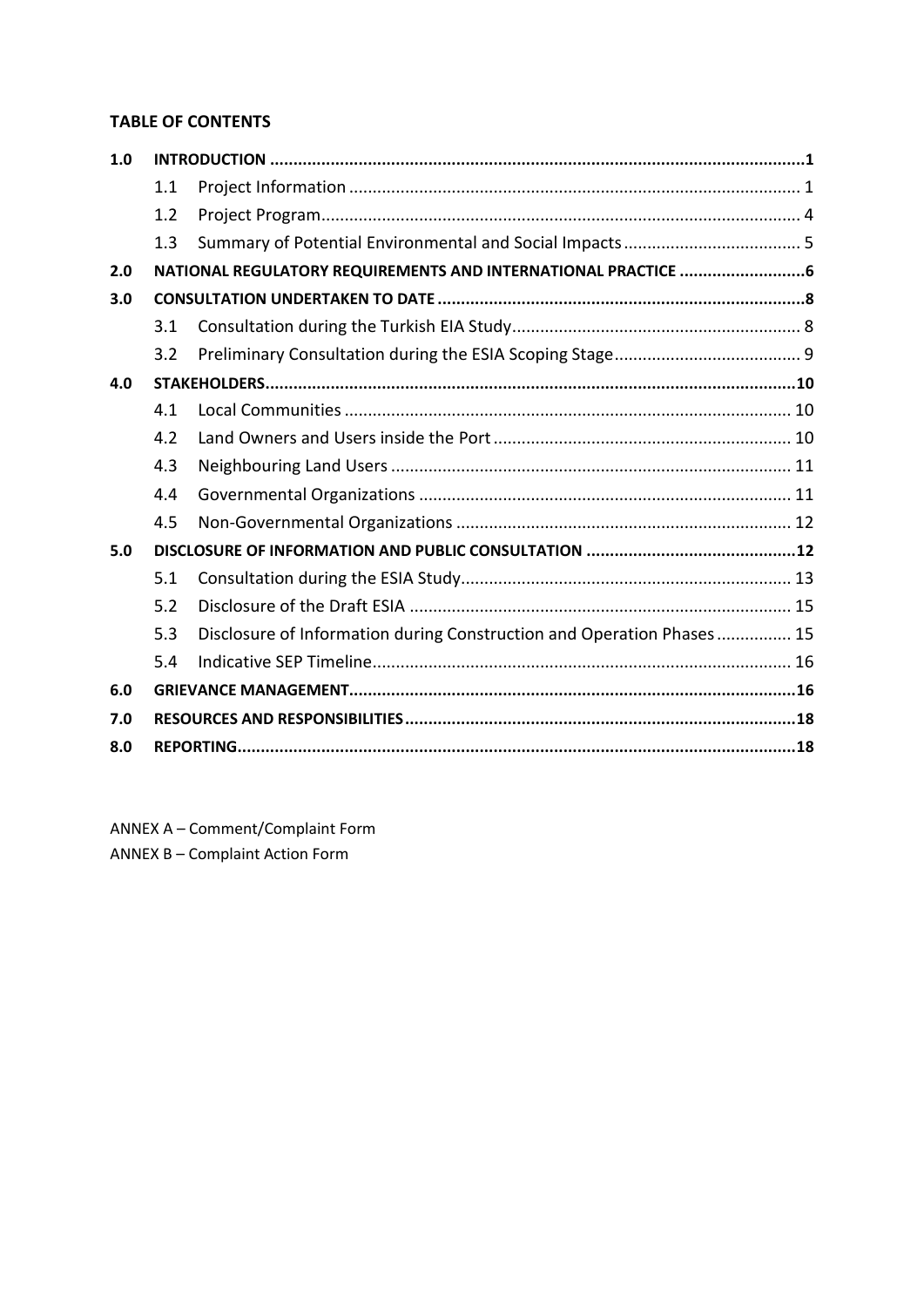### **1.0 INTRODUCTION**

This document presents the Stakeholder Engagement Plan (SEP) for the Iskenderun Port Expansion Project (Project) which will be implemented by the company Limak Yatırım Enerji Üretim İşletme Hizmetleri ve İnşaat A.Ş. (Limak). The Project will involve the capacity expansion of the Iskenderun Port and development of a large portion of the existing port area into a modern container terminal. After the proposed capacity expansion, the annual container throughput capacity will be 1,334,000 Twenty‐ foot Equivalent Units (TEU).

The SEP is a public document, which presents plans for stakeholder engagement, consultation and disclosure, and is to be updated for each phase of the project. This version of the SEP covers engagement activities to be undertaken during the Environmental and Social Impact Assessment (ESIA) study of the Project. Activities to be undertaken during construction and operation phases are also briefly outlined in this SEP.

The primary goal of the SEP process is to ensure transparency and involvement of individuals, groups and organizations affected by and/or interested in the project (to be called as stakeholders) in assessing and managing the potential environmental and social impacts of the Project, and to provide relevant, timely and accessible information to stakeholders in an appropriate and understandable format. SEP process helps to:

- identify and involve all potentially affected stakeholders
- generate a good understanding of the project amongst those that will be affected
- identify issues early in the project cycle that may pose a risk to the project or its stakeholders
- ensure that mitigation measures are appropriate (implementable, effective, and efficient)
- establish a system for long-term communication between the project and communities that is of benefit to all parties.

The main purpose of this document is to:

- define the consultation approach fcor stakeholders,
- set up a process to address public views and/or concerns,
- identify resources and responsibilities for implementation and monitoring of the consultation program, and
- set up a grievance mechanism for local stakeholders.

### **1.1 Project Information**

Iskenderun Port has been owned and operated by the Turkish State Railways (TCDD) since it was brought into service in 1972. A bid was tendered by the Prime Ministry Privatization Administration for the purpose of privatization of the Iskenderun Port, which was awarded to Limak by the official decision dated 7 July 2011. Under the terms of this contract, Limak will undertake the detailed design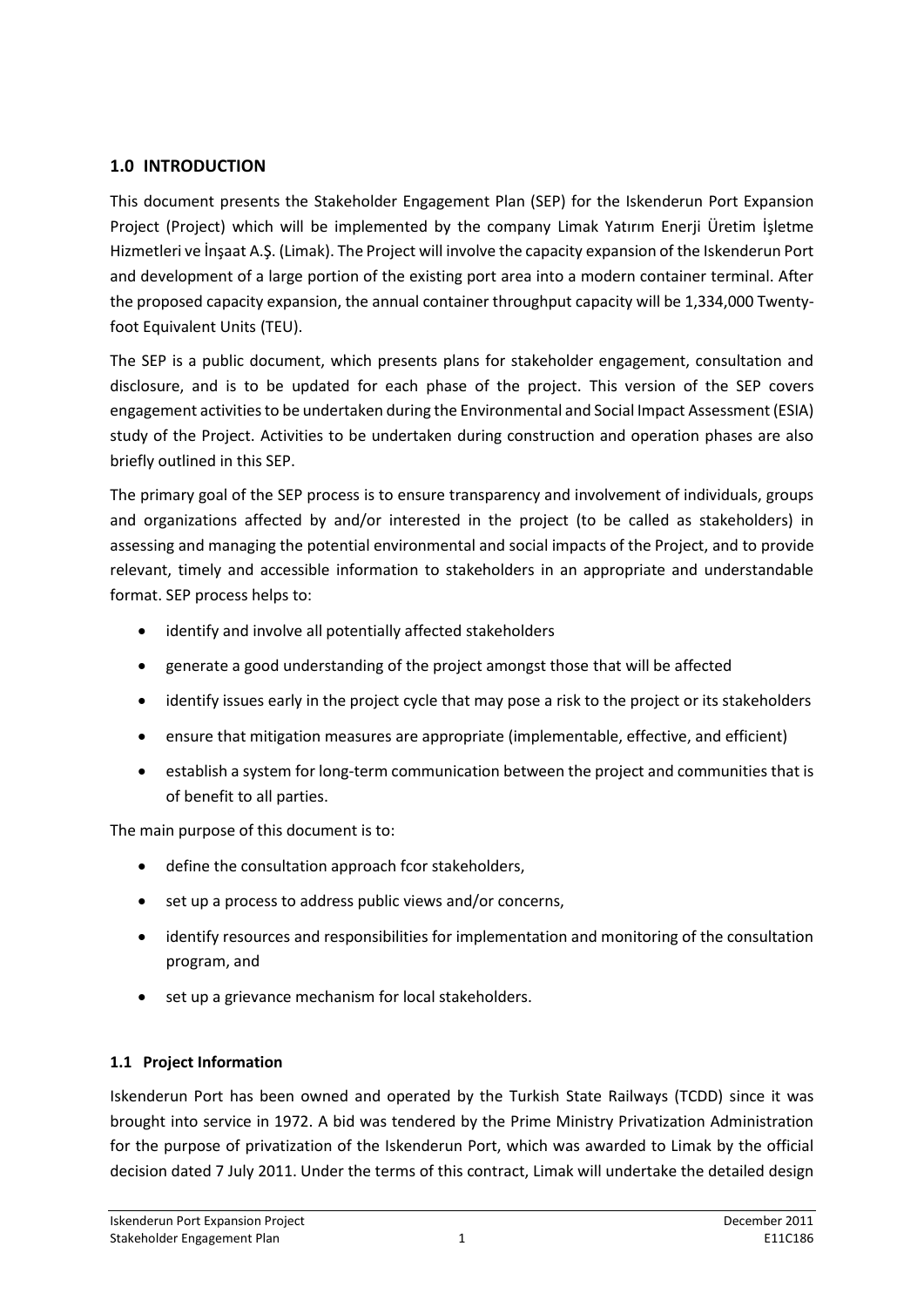and construction for the Project and will continue to provide port services as it was served by TCDD before. The Port is currently an operating port and as of the handover, Limak will continue operation and start the construction activities at the same time.

The Iskenderun Port is located at the southeastern part of the Mediterranean coast of Turkey, near the border with Syria. The port is situated on the coastal strip of Iskenderun District in Hatay Province. Iskenderun Port is located 2 kilometres away from the E-91 highway and is located near the D-817 Adana-Iskenderun Road. Having connection with the railway network, Iskenderun Port is in position to serve for transit operations of Middle Eastern countries such as Syria, Iran, Iraq and so on, as well as providing export-import cycles for Çukurova and Southeastern Anatolian regions including provinces of Hatay, Adana, Osmaniye, Kahramanmaraş, Gaziantep, Adıyaman, Malatya, Elazığ, Şanlıurfa, Diyarbakır and Mardin in Turkey.

Iskenderun Port currently has 10 berths, designed to serve general cargo, dry bulk and Ro/Ro vessels as well as container ships that have their own gear. For protection against marine effects, the port is surrounded by a breakwater of 1425 metres in the west and a main jetty of 430 meters. Iskenderun port can be divided in two areas, the inner port, which comprises the currently developed berths and is the southern portion roughly enclosed by the line drawn from the tip of main jetty, and the outer port that is outside the boundaries of the inner port and available for future development. The outer port is currently used as a coal handling facility. The layout of the inner port and the numbering of the berths is shown on Figure 1.

*The Project will involve demolition and redevelopment of major port structures and development of container yard areas, and upon completion will provide 850 m total berth length with a 450 m diameter turning circle in the inner port area. In addition, the berth depth within the inner port will be increased to -15 m since the largest vessel will have 14.5 m draught.*

*500 thousand live cattle, 475 thousand live sheep and goats, 75 thousand tons of cattle with zero customs, valid until 31.12.2018, with the decision of the Council of Ministers published in the Official Gazette dated July 29, 2017. import authorization has been given for meat.*

*In this context, in order to meet the meat requirement of our country, live animal imports are made by the General Directorate of Meat and Dairy Authority, which is authorized by our Government from South American countries, to use sheltered large harbors with a Mooring, which includes a Veterinary Border Control Point Directorate. Port selection is determined by the General Directorate of Meat and Dairy Authority and authorized contractors, taking into consideration the region to be imported.*

*In addition, in line with the decisions taken by our Government, the project, which is based on the National Livestock Policy of the Ministry of Food, Agriculture and Livestock, increases the support for small family business, stockbreeding and animal husbandry, and rehabilitation of 20 thousand enterprises is envisaged in 2018 by the General Directorate of Agricultural Enterprises. It is stated that imports of livestock will be realized.*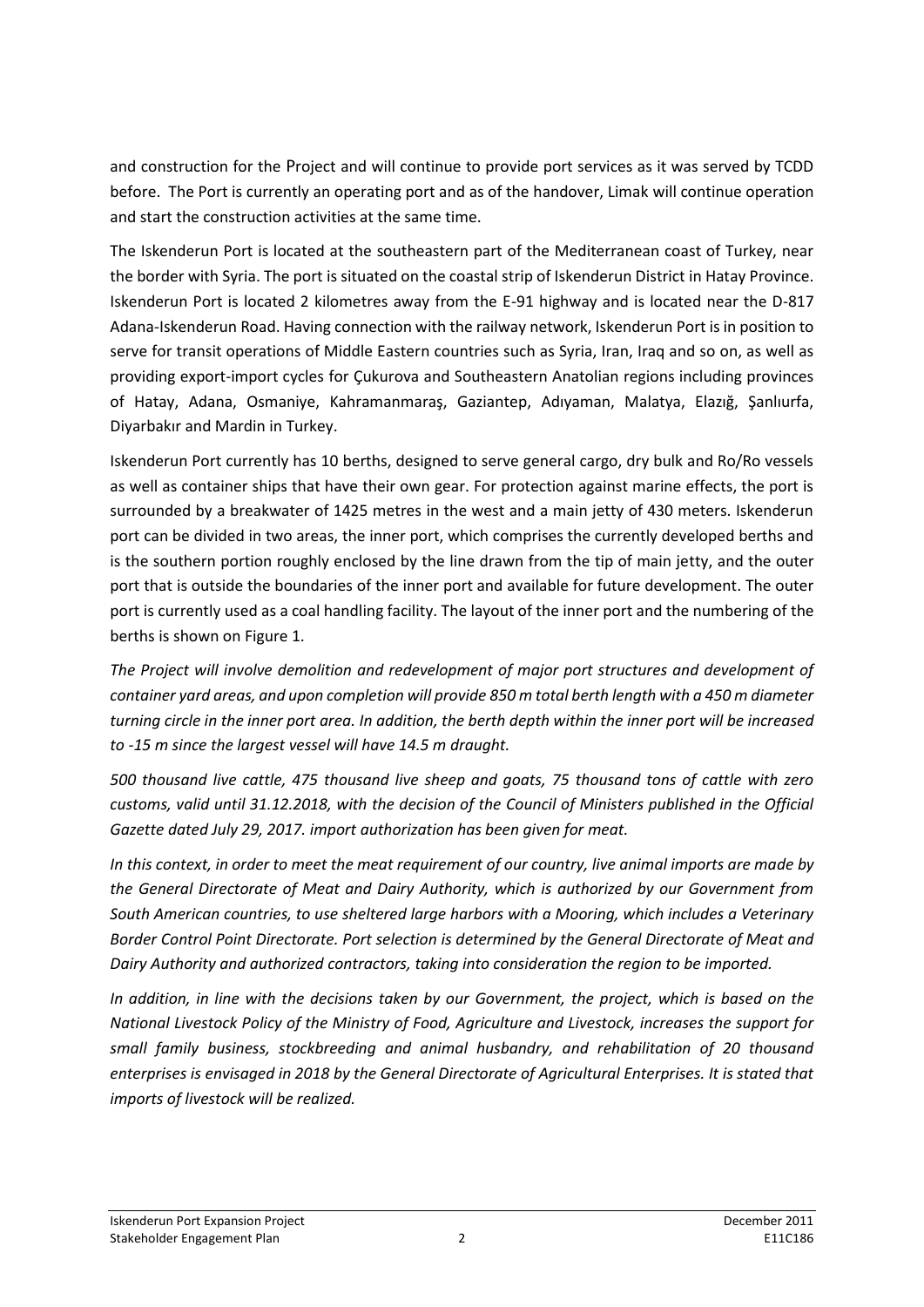

Source: Iskenderun Port Masterplan by Moffatt & Nichol (Limak's concession boundaries are shown in dotted lines. The areas that are actually excluded from the concession and belong to the shipyard and the State are shown shaded in red)

Figure 1. Existing layout, concession boundaries and berth locations at Iskenderun Port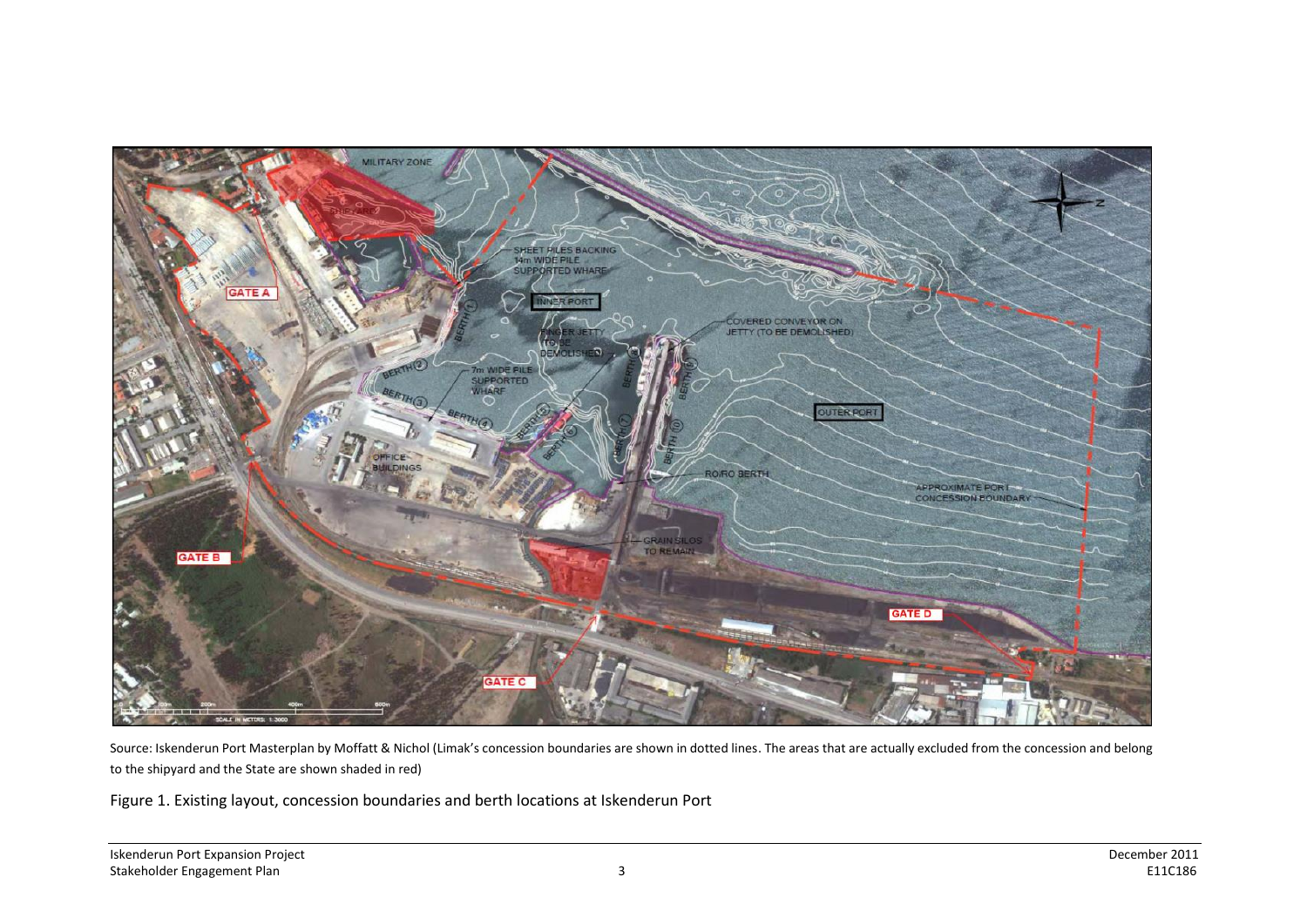The project comprises the upgrading of the existing port structures by phased construction, while existing port operations are continued. The following key activities are planned as part of the proposed project:

- Demolition of the finger jetty (consisting of berths 5 and 6)
- Demolition and redevelopment of berths 1 and 2 to create one continuous berth and deepening of berth pocket in front of the new berth
- Redevelopment of berths 3 and 4 (including 210 m extension) to create one continuous berth
- Demolition of berths 8 and 9 to create 230 m long main jetty (which is currently 350 m long)
- Dredging to -15m LAT (approximately 1,800,000  $m^3$ )
- Hydraulic placement of dredge spoils behind rock-filled containment bunds, for future outer port container yard area
- Reclamation of the shipyard basin (behind berths 1 and 2) and development of container yard in this area
- Demolition of warehouse buildings at berths 3 and 4; development of the land behind berths 3 and 4 as container yard
- Demolition of warehouse building behind berth 2
- Demolition of existing office building complex behind berth 3
- Construction of utilities including stormwater drainage, water supply and sanitary sewer
- Construction of access roads, operation areas, intermodal yard (rail), etc.
- Construction of administration building, terminal operations building, workers service building, maintenance and repair building, fire station, transformer building, warehouses, reefer wash, etc.
- The TMO berth is shortened by 110 meters to create a maneuver area to serve larger vessels. Completed in 2018.
- *LimakPort has included the shipyard area in the port bonded area in 2020 and opened the area for use. – Completed*
- *In 2020, LimakPort, the empty area in the D Gate Area was included in the bonded area and a new CFS area was created in this area. - Completed*

### **1.2 Project Program**

### *1.2.1. Construction*

Construction is estimated to take approximately 44 months. According to Limak's tentative construction schedule, works to be completed within the first 20 months, most of which will be carried out simultaneously, include demolition of the small jetty (berths 5 and 6), demolition of warehouses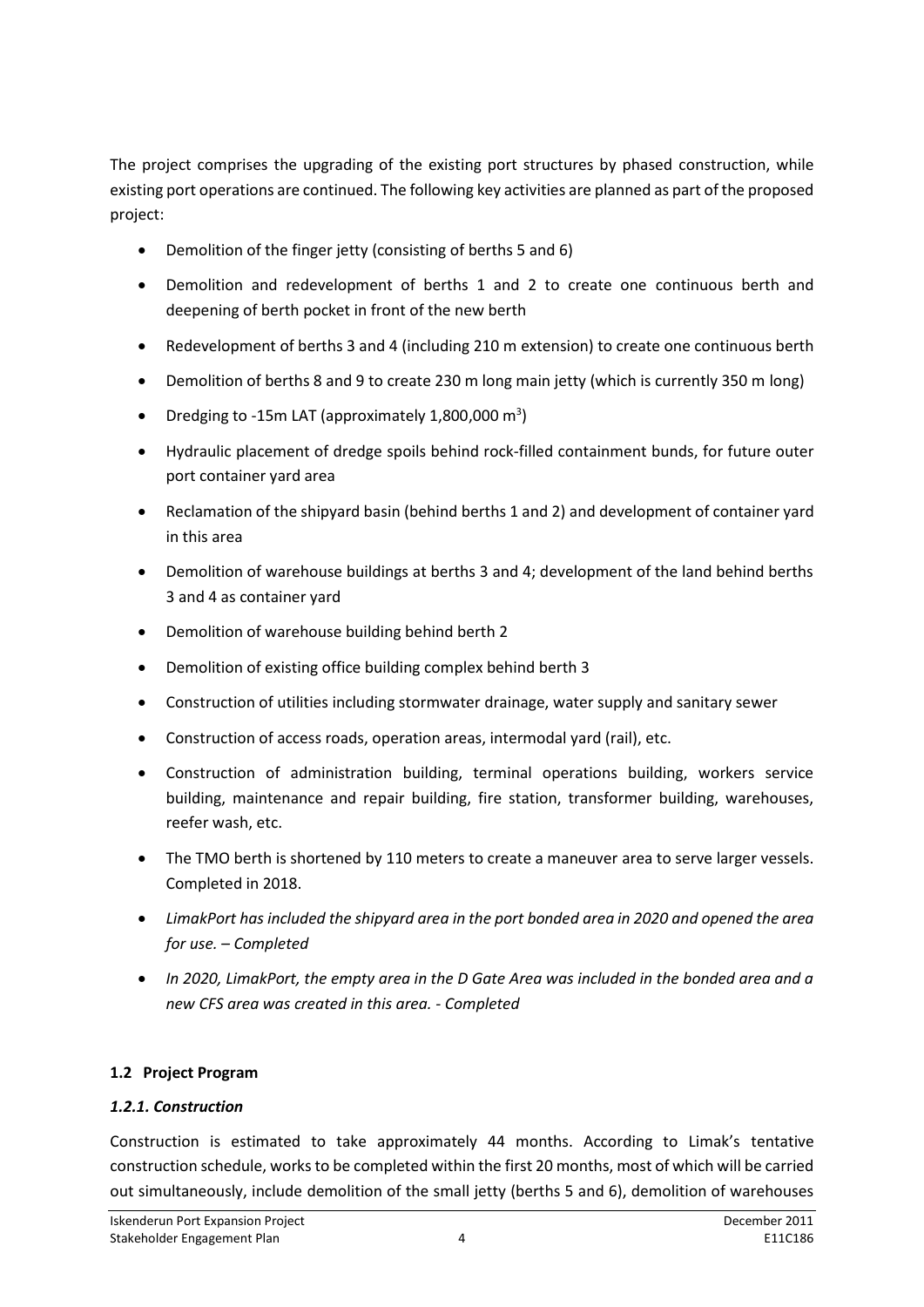and the existing office buildings behind berths 3 and 4, redevelopment and extention of berths 3 and 4, development of the container yard behind berths 3 and 4, marine dredging to -15 m, construction of most buildings and warehousesand construction of utility corridors. The next phase of construction (from month 20 to month 44) will involve demolition of the warehouse behind berth 2, demolition and redevelopment of berths 1 and 2 and deepening of berth pocket in front,development of the container yard behind berths 1 and 2, reclamation of the shipyard basin, as well as demolition of berths 8 and 9. The project is estimated to have a 36-year lifespan.

### *1.2.2. Environmental Impact Assessment Process*

In accordance with the Turkish Environmental Impact Assessment (EIA) Regulation (published in the Official Journal dated 17 July 2008 and numbered as 26939), EIA study is required for capacity increase and/or expansion projects when the capacity increase is equal to or greater than the threshold values specified in Annex-1 of the regulation. The Project falls into Annex-1 (10-b) "commercial harbors, wharves and dockages which can berth marine vessels over 1,350 DWT (excluding the wharves for sunbathing and sporting purposes)". On this basis, EIA study has been completed for the Project and the EIA Report has been submitted to the Ministry of Environment and Urbanization (MoEU) in November. The EIA Report that has been finalized by the Review and Evaluation Commission of MoEU has been diclosed to public on 8 December 2011 to get their comments for a period of 10 days.

### *1.2.3. Upgrade of EIA Study to International Standards*

Limak is seeking finance from multinational financial institutions to fund the development of the Project. One of the requirements of these financial institutions for granting loans is the preparation of an ESIA Report. The ESIA will be prepared to comply with the requirements of International Finance Corporation's (IFC) Performance Standards on Social and Environmental Sustainability (dated 30 April 2006). Accordingly, the Turkish EIA Report will be reviewed and supplementary studies will be undertaken as needed to upgrade the report into an IFC compliant ESIA that will identify the environmental and social impacts of the project and be accompanied by an Environmental and Social Management Plan (ESMP) that identifies how significant impacts will be mitigated, managed and monitored through the construction and operation of the project.

The ESIA process for the project started in August 2011 and a scoping study was undertaken in September 2011. The ESIA studies are planned to be completed by March 2012.

### **1.3 Summary of Potential Environmental and Social Impacts**

Based on scoping study undertaken in September 2011, the potential environmental and social impacts of the Project are identified as follows:

- Impacts on marine water quality during construction activities and operation due to increased ship traffic
- Characterization of the dredged material to identify options for placement in rock-filled containment bund and/or other treatment/disposal methods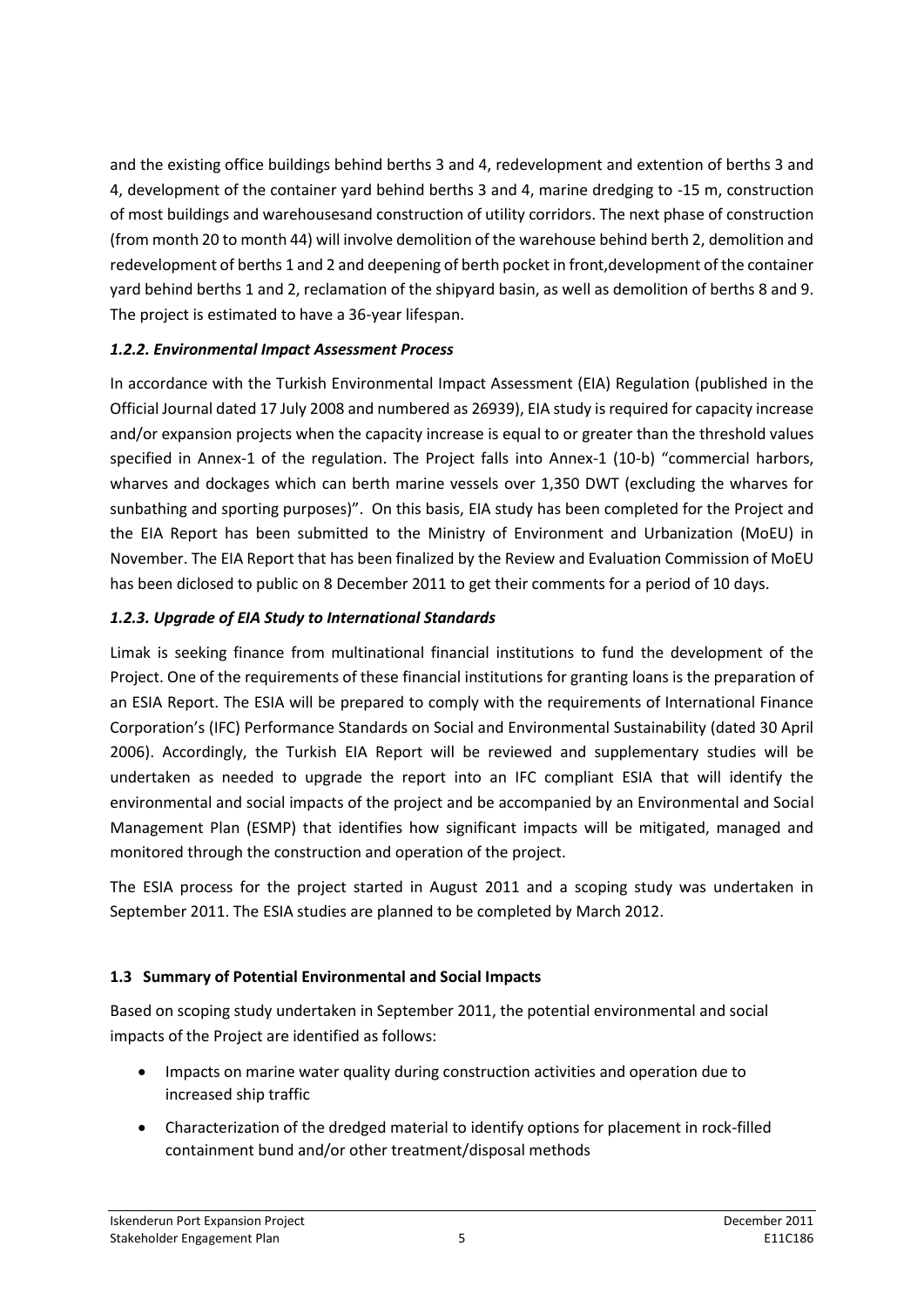- Increase in road traffic during construction activities (transport of materials to and from the port) and nuisance to the nearby settlements (noise, dust, etc.)
- Increase in road and ship traffic during operation
- Impacts of noise, dust, traffic and visual intrusion during operation
- Management of waste from ships
- Likely loss of fishing grounds due to increased anchoring sites as a result of increased ships

### **2.0 NATIONAL REGULATORY REQUIREMENTS AND INTERNATIONAL PRACTICE**

Public participation is legally required by the Turkish EIA Regulation (Official Gazette date and number: 17.07.2008/26939) which includes provisions for public consultation and disclosure of project information. According to the Turkish EIA regulation, public consultation is required for projects that are subject to Annex 1 of the regulation. Initially, an EIA application file is prepared and submitted to MoEU. After being found appropriate, MoEU sends one copy of the EIA application file to the relevant Provincial Directorate of Environment and Urbanization (PDEU) where the project will be actualized. The PDEU then makes a public announcement (through press advertisements and the internet) stating that the EIA application file has been submitted, the EIA process has commenced and that any comments from the public should be directed to the PDEU and/or the MoEU. The MoEU also advertises the Project and the commencement of the EIA process on their website. The public is able to obtain further information (i.e. the EIA Application File) from the MoEU and submit any comments or concerns.

The EIA Regulation requires that a public meeting is held following submission of the EIA Application File. Once a date and location for the meeting have been confirmed by the PDEU and the project owner, it is communicated to the MoEU. Once accepted, the project owner is required to advertise the date, time, location and agenda of the public meeting in one national and one local newspaper at least 10 days prior to the meeting date. The public meeting that is being held in Turkey in line with the Turkish EIA Regulation falls into the scoping stage of the Project.

After the public meeting is held, the commission comprising representatives of the MoEU, relevant national and provincial authorities and the project developer, holds a meeting to define the scope of the EIA study to be undertaken. After the scope is determined, the project owner submits the EIA report which is evaluated in a second meeting held by the commission. After the EIA report is found appropriate, the MoEU and the PDEU announce by proper means the commencement of the review process for the project and that the EIA report is open to public opinion. Those who are willing to review the EIA report may review the report at the MoEU or PDEU as of announcement date and present their opinions to the MoEU or the PDEU within the timeline. The opinions forwarded to the PDEU are conveyed to the MoEU and are considered by the commission and reflected to the EIA report.

As stated, the Iskenderun Port Expansion Project is listed in Annex 1 of this regulation and has already met the requirement of holding a public meeting in Iskenderun.

In addition to the national requirements, the Project will also comply with the requirements of International Finance Corporation's (IFC) Performance Standards on Social and Environmental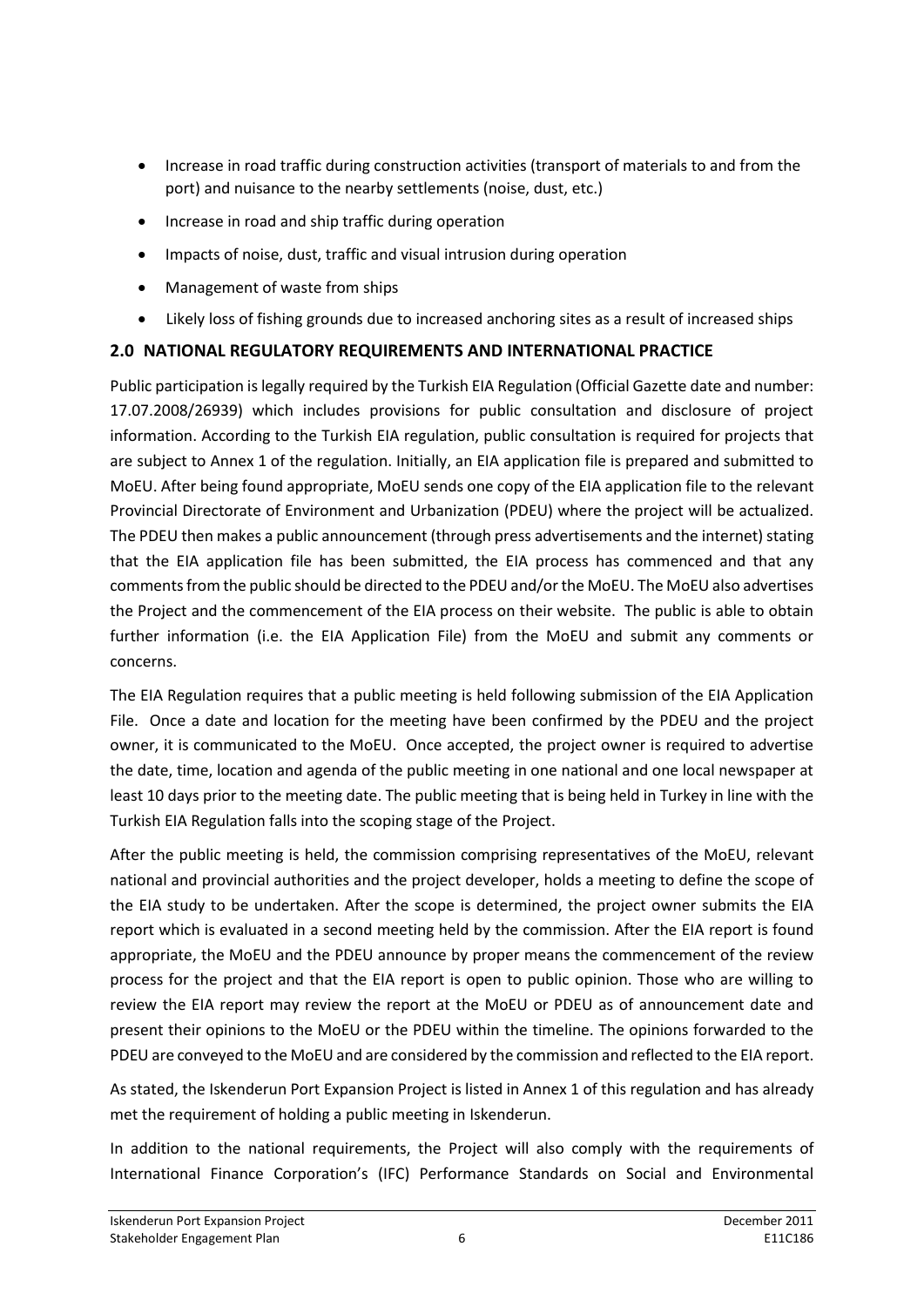Sustainability (dated April 2006). IFC Performance Standards related to consultation and disclosure of information require (i) identification of stakeholders that could be affected by the project, as well as other parties that may have an interest in the project (affected people, communities, businesses and relevant government bodies, general public); (ii) disclosure of relevant information to stakeholders, (iii) consultation to start at an early stage of the ESIA process and to continue on an ongoing basis. IFC also requires disclosure of the draft ESIA report to the public for review and comments so that they will have the chance to review the assessment study and understand the impacts and risks of the project and be informed about mitigation measures to be taken to avoid/reduce adverse impacts. The requirement in Turkey for the disclosure of EIA reports is limited, however IFC requirements enable affected people and other stakeholders to review the ESIA report and provide them opportunities to express their views on the assessment and mitigation measures. The ESIA of the Iskenderun Port Expansion Project will be also made publicly available.

Limak has also corporate standards that include disclosure of description of projects on the Limak Holding website. With respect to this Project, Limak will establish a Project specific website for disclosure of information on a regular basis. According to best practice and the IFC requirements, Limak is now offering additional and supplementary information and consultation opportunities for stakeholders as described in the following sections.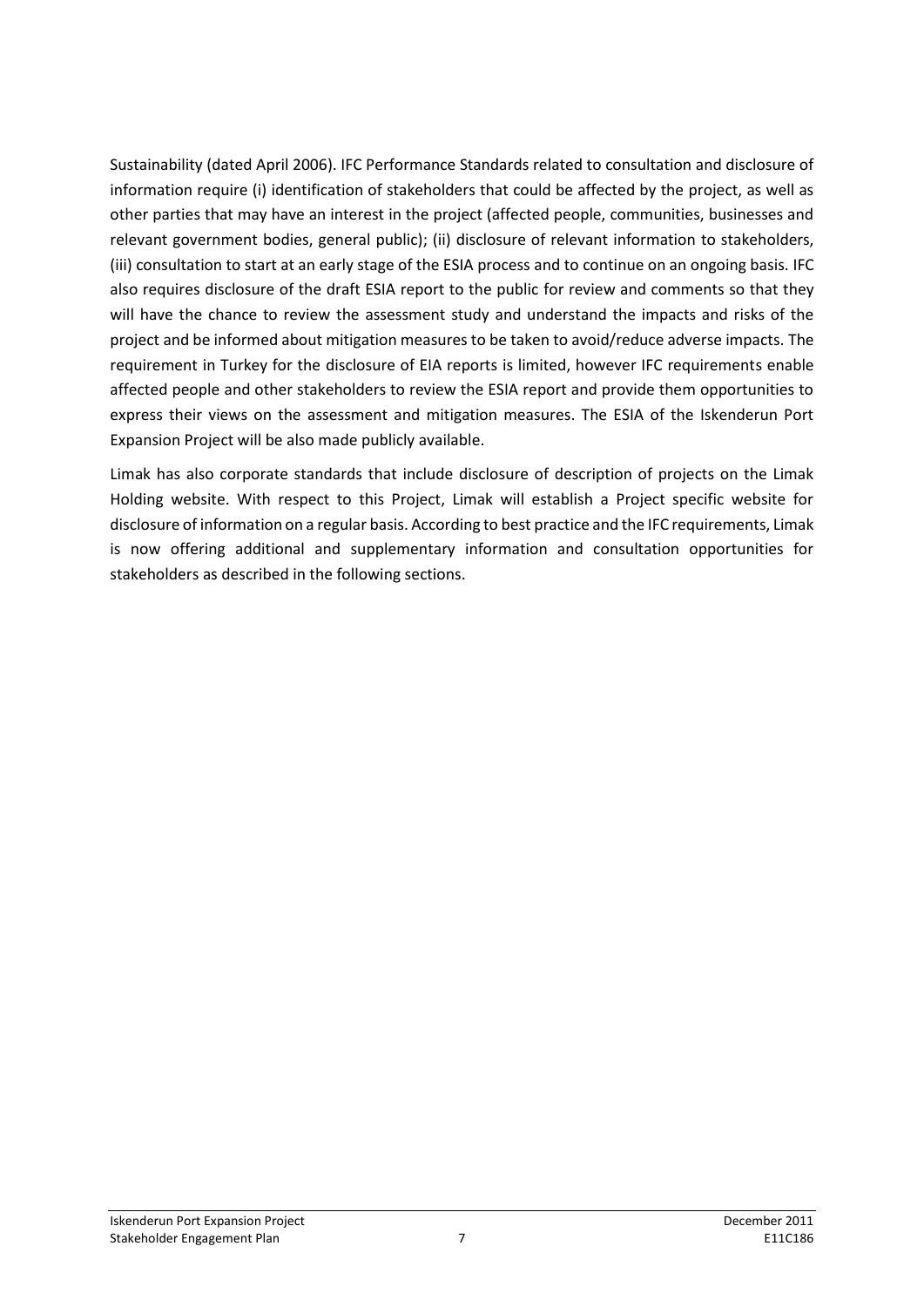### **3.0 CONSULTATION UNDERTAKEN TO DATE**

Consultation undertaken to date includes consultation during the Turkish EIA study and during the scoping stage of the ESIA process. These already performed public consultations are briefly described in the following sections.

### **3.1 Consultation during the Turkish EIA Study**

In accordance with the Turkish EIA Regulation, a Public Consultation meeting was held on 24 June 2011 at the Iskenderun Municipality meeting hall. Although the meeting was advertised in local and national newspapers, there were no attendees from the public. A presentation was made by the company responsible for undertaking the EIA studies to the attendees from Provincial Directorate of Environment and Forestry (MoEF- former name of the Ministry of Environment and Urbanization (MoEU), General Directorate of Nature Protection and Natural Parks of MoEF, Adana Regional Directorate of Transportation and Limak. Due to the absence of local public at the meeting, a household survey has been conducted at the vicinity of the port. Of the 49 people surveyed:

- 47 are aware of the port expansion project,
- 1 is concerned that the project may cause pollution (general),
- 2 are concerned that the project may cause marine pollution,
- 2 are concerned that the project may cause security issues (due to foreigners in town),
- When asked what would improve the living conditions in the area, 21 included "port" in their responses. Additional 2 people believe that "investments" are needed in the area. In addition, 2 people responded as "employment".

In addition, opinions of the following governmental bodies have been received during the EIA study that include issues to be considered in the EIA study:

| Organization                                  | 3.1.1.1.1.1.1.1<br><b>Key Issues Raised</b>                        |
|-----------------------------------------------|--------------------------------------------------------------------|
| Ministry of Environment and Forestry (MoEF)*, | Impacts on groundwater and marine water, works related to          |
| General Directorate of State Hydraulic Works, | flood prevention and drainage, amount of excavation/solid          |
| Department of Survey and Planning             | waste to be generated and their disposal options                   |
| <b>General Directorate of Highways (KGM)</b>  | Contact with KGM 5 <sup>th</sup> Regional Directorate to get their |
|                                               | opinion, determination of which roads to be used during            |
|                                               | transportation of fill material, impacts of additional vehicle     |
|                                               | load                                                               |
| Hatay Provincial Directorate of Agriculture   | Impacts of dredging and measures to be taken,                      |
|                                               | compliance with Aquatic Products Law (Law No: 1380) as             |
|                                               | the port port area is located within the aquatic products          |
|                                               | production zone according to the mentioned law.                    |
| <b>Undersecreteriat of Maritime Affairs</b>   | Marine traffic, projected number and type of vessels, status       |
|                                               | of emergency response plan                                         |
| General Directorate of Railways, Harbours and | Loading/unloading capacity of the port, dimensions of the          |
| <b>Airports Construction</b>                  | berths, establishment of the bathtymetry map                       |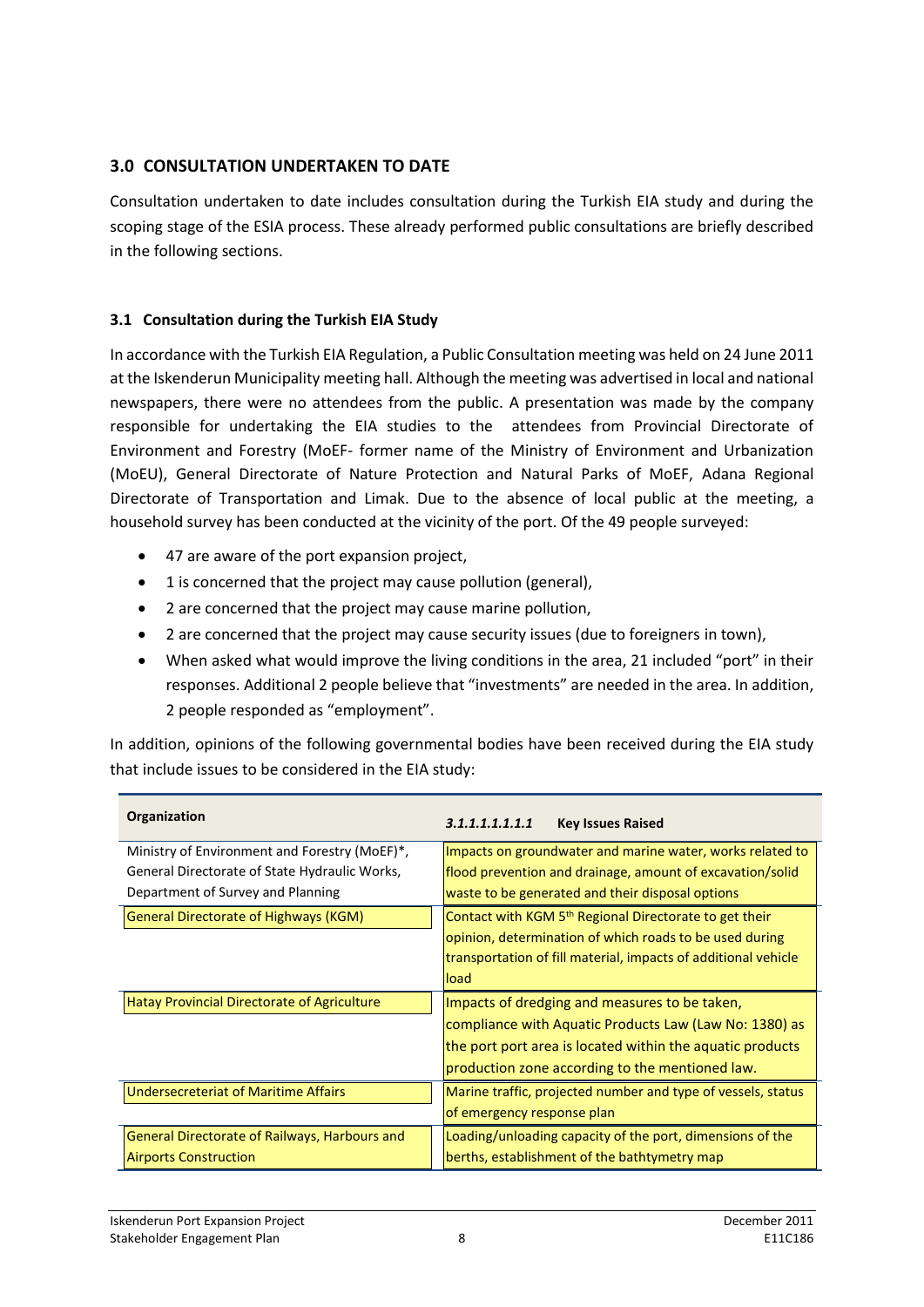| Organization                                        | 3.1.1.1.1.1.1.1<br><b>Key Issues Raised</b>               |  |
|-----------------------------------------------------|-----------------------------------------------------------|--|
| <b>Hatay Provincial Directorate of Disaster and</b> | Providing information on geology and natural disasters,   |  |
| <b>Emergency</b>                                    | distance of active faults to the port and earthquake risk |  |

| <b>MoEF, General Directorate of Nature Protection</b><br>and Natural Parks                                       | Impacts on marine ecosystem, investigation of presence of<br>wetlands in the project area and its vicinity, mapping of the<br><b>habitats identified</b>                                   |
|------------------------------------------------------------------------------------------------------------------|--------------------------------------------------------------------------------------------------------------------------------------------------------------------------------------------|
| MoEF, General Directorate of Environmental<br>Management, Department of Marine and Coastal<br>Management         | Determination of marine water quality, measures to prevent<br>marine water, disposal method of the dredged material,<br>preparation of a "Risk Assessment and Emergency Response<br>Plan". |
| Ministry of Public Works and Settlement, General<br>Directorate of Technical Investigation and<br>Implementation | Preparation of the zoning plan related to the port expansion                                                                                                                               |

### **3.2 Preliminary Consultation during the ESIA Scoping Stage**

During the site visit conducted as part of the scoping stage of the ESIA process, interviews with two worker representatives, Deputy Head of Iskenderun Fishery Cooperative Central Unit and other fishermen belonging to the cooperative, Iskenderun Mayor and Iskenderun Chamber of Commerce and Industry were also made. The worker representatives informed that all workers are in favor of the privatization of the port as the port currently cannot give service because the government does not make any investment and potential effectiveness of the port can not be utilized. The main concern raised by the fishermen was the loss of fishing grounds with increased anchoring areas as a result of port development and expansion. The Mayor has expressed that traffic increase might be a concern on the existing road infrastructure. Deputy Head of Iskenderun Chamber of Commerce and Industry mentioned the benefits of the privatization of the port to the local market and shared ideas about the current services at the port, but did not raise any concern from the environmental and social point of view.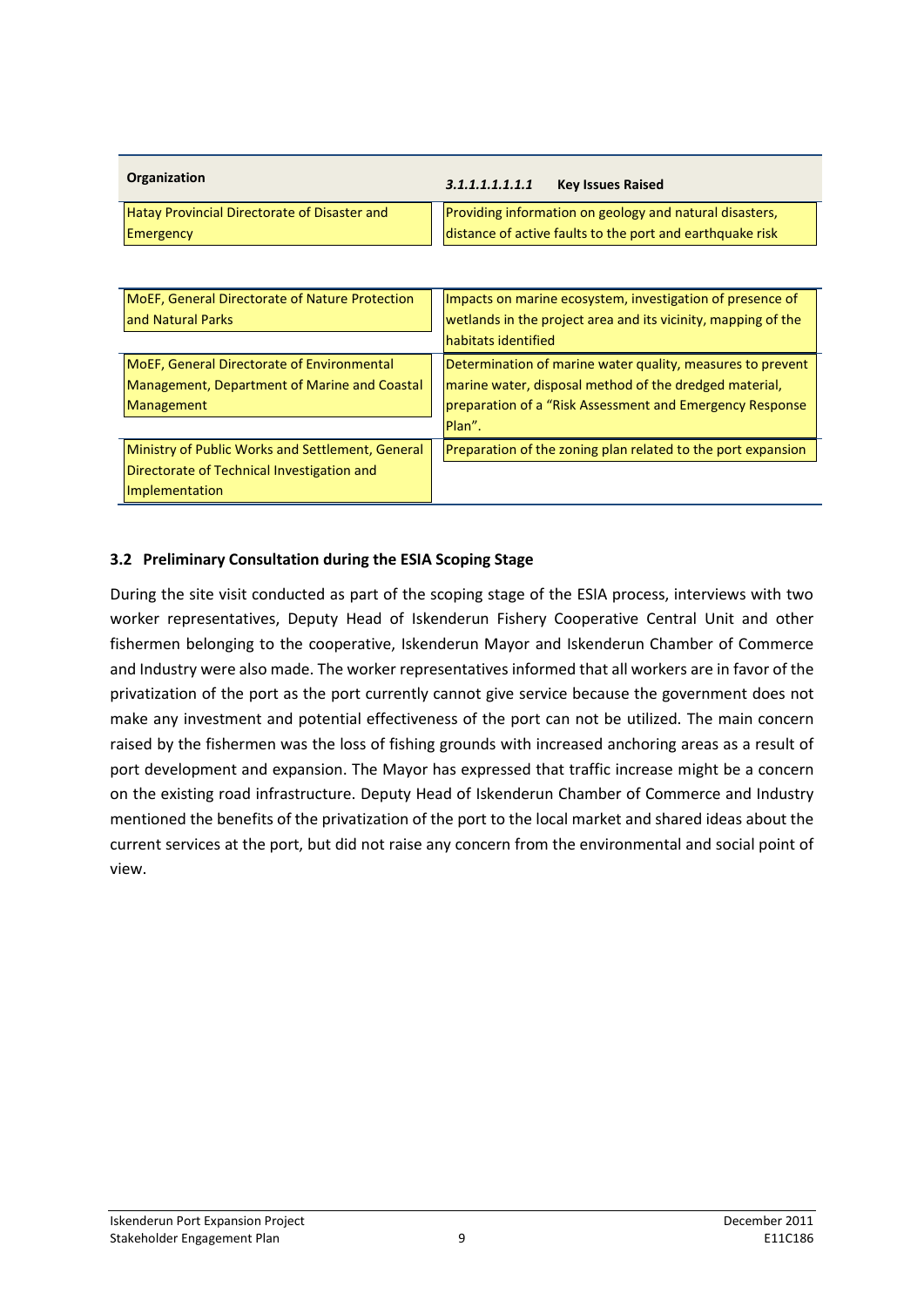### **4.0 STAKEHOLDERS**

The purpose of stakeholder identification is to identify and prioritize project stakeholders for consultation. Stakeholder identification is an ongoing process, and thus key stakeholders will be identified during different stages of the project.

Project stakeholders are categorised into two main categories:

- a) Primary stakeholders are the individuals and groups who are affected directly by the project; and
- b) Secondary stakeholders are those parties which have influence on, but are not necessarily directly impacted by the project.

The key primary stakeholder group will be the local communities within the Project area. Other important stakeholders include authorities at national, regional and district level, and nongovernmental organizations (NGOs). A stakeholder database has been established including the name of the representatives and contact details of the stakeholders to be used in the SEP implementation stage. This database will be reviewed and updated as the project proceeds. This will include update of the stakeholder register when a new affected person/business/governmental body and/or NGO is identified from submitted comments/grievances during review of comments/grievances. In this case, the stakeholder list will be updated once a month to feed new stakeholders into the list. Otherwise, the stakeholder list will be reviewed once every six months to identify whether there are any new stakeholders, particularly through a search for governmental and non-governmental organisations with responsibilities and interests related to the Project.

### **4.1 Local Communities**

All neighbourhoods belonging to the central Iskenderun are considered which are located within a diameter of approximately 5 km to the Project area. There are 28 neighbourhoods in total namely Guzelcay, Cay, Yunus Emre, Modernevler, Sakarya, Muradiye, Dumlupinar, Savas, Yenisehir, Suleymaniye, Hurriyet, Kurtulus, Cumhuriyet, Barbaros, Pinarbasi, Pirireis, Meydan, Baristepe, Yildirimtepe, Kocatepe, Esentepe, Numune, Buluttepe, Gültepe, Gürsel, Fatih Sultan Mehmet, Ismet Inonu and Mustafa Kemal.

Local communities include residents and businesses that may be affected (positively or negatively) by the environmental and social changes as a result of the construction and operation of the Project.

### **4.2 Land Owners and Users inside the Port**

There is an area inside the port that is owned by Turkish Grain Board (TMO) (owned by State) which has its own silos and a conveyor band (to be removed). TMO area was not within the scope of privatization and TMO will continue operation during the construction and operation phases of the port. TMO is included in the list of governmental bodies (see below) as it is owned by the State.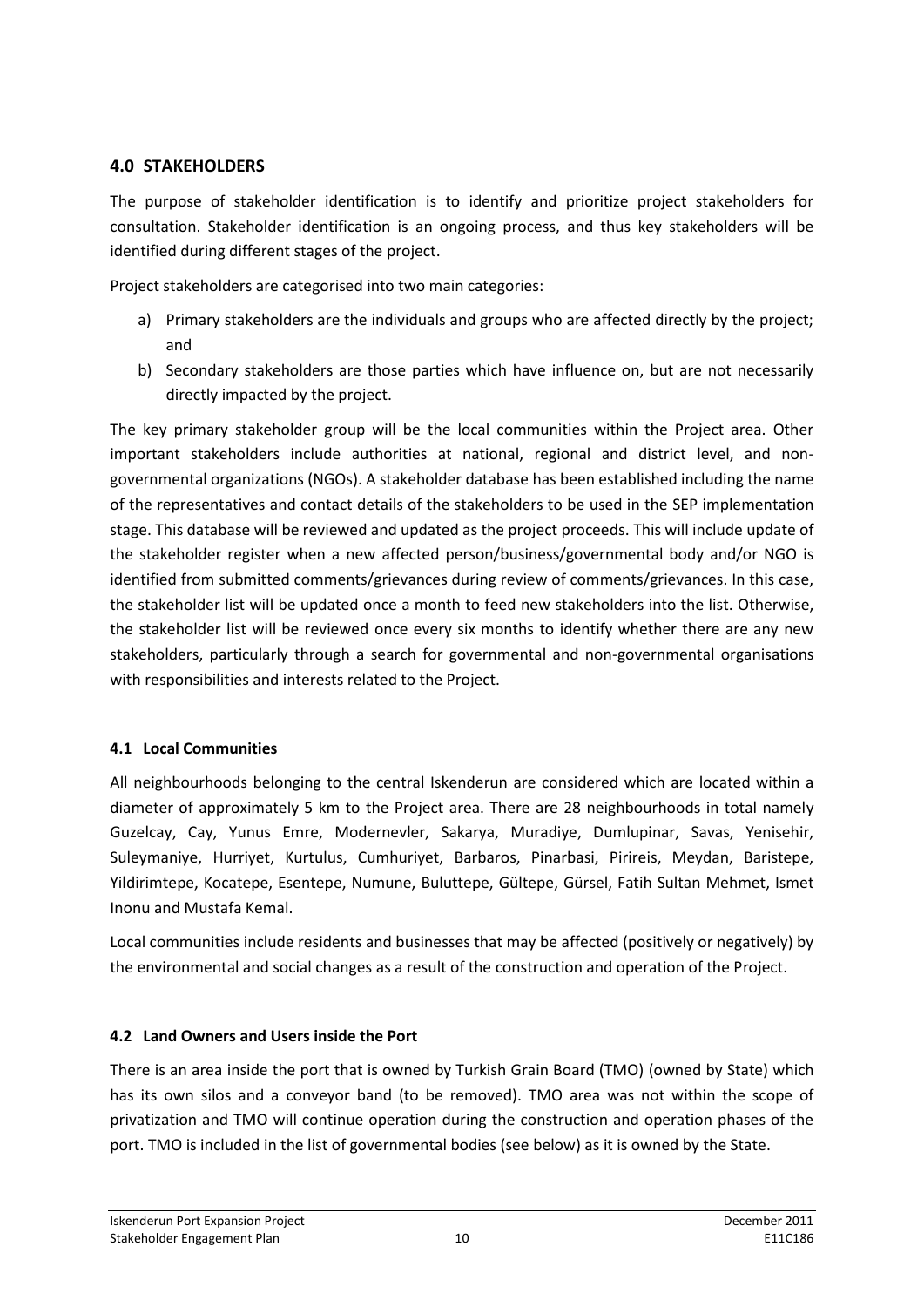In addition to TMO, there is a shipyard inside the inner port operating under a rent contract for 25 years and two coal processing facilities at the outer port which will stop operation as of the handover.

### **4.3 Neighbouring Land Users**

The port is surrounded by petroluem storage tank farms at the north and a military zone at the southwest which are important stakeholders in the preparation and/or update of emergency action plans as the activities and views of these facilities shall be considered in these plans.

### **4.4 Governmental Organizations**

Governmental organizations can be grouped as national, provincial, district and neighbourhood/village levels. These organizations include authorities with statutory responsibilities relevant to the Project or to environmental or social issues, and other bodies responsible for providing infrastructure relevant to the Project. During the EIA process, opinions of some of the governmental agencies were received as stated in above sections. A list of governmental agencies relevant to the Project has also been prepared in order to contact them during the ESIA process as given below:

| <b>GOVERNMENTAL BODIES</b> |                                                                                                                              |  |  |
|----------------------------|------------------------------------------------------------------------------------------------------------------------------|--|--|
| Level                      | <b>Organization</b>                                                                                                          |  |  |
|                            | Ministry of Environment and Urbanization, General Directorate of Environmental Impact<br>Assessment, Permitting and Auditing |  |  |
|                            | Ministry of Environment and Urbanization, General Directorate of Environmental<br>Management                                 |  |  |
|                            | Ministry of Environment and Urbanization, General Directorate of Spatial Planning                                            |  |  |
|                            | Ministry of Forest and Water Works, General Directorate of Water Management                                                  |  |  |
| National                   | Ministry of Forest and Water Works, General Directorate of Nature Protection and<br><b>National Parks</b>                    |  |  |
|                            | <b>State Hydraulic Works</b>                                                                                                 |  |  |
|                            | Ministry of Labor and Social Security, General Directorate of Labor                                                          |  |  |
|                            | Ministry of Labor and Social Security, General Directorate of Occupational Health and                                        |  |  |
|                            | Safety                                                                                                                       |  |  |
|                            | Undersecretariat for Maritime Affairs                                                                                        |  |  |
|                            | <b>Turkish Grain Board</b>                                                                                                   |  |  |
|                            | Adana Regional Directorate of Transportation, Maritime and Communication                                                     |  |  |
|                            | Adana Regional Directorate of Labor and Social Security                                                                      |  |  |
|                            | State Hydraulic Works, Adana 6th Regional Directorate                                                                        |  |  |
| Regional                   | Turkish Grain Board İskenderun Regional Directorate                                                                          |  |  |
|                            | Mersin Regional Directorate of Undersecretariat for Maritime Affairs                                                         |  |  |
|                            | General Directorate of Highways, 5 <sup>th</sup> Regional Directorate                                                        |  |  |
|                            | <b>Hatay Governorship</b>                                                                                                    |  |  |
|                            | Hatay (Antakya) Municipality                                                                                                 |  |  |
|                            | Hatay Provincial Directorate of Environment and Urbanization                                                                 |  |  |
| Provincial                 | Hatay Provincial Directorate of Forestry and Water Works                                                                     |  |  |
|                            | Hatay Provincial Directorate of Agriculture                                                                                  |  |  |
|                            | Hatay Provincial Directorate of Disaster and Emergency                                                                       |  |  |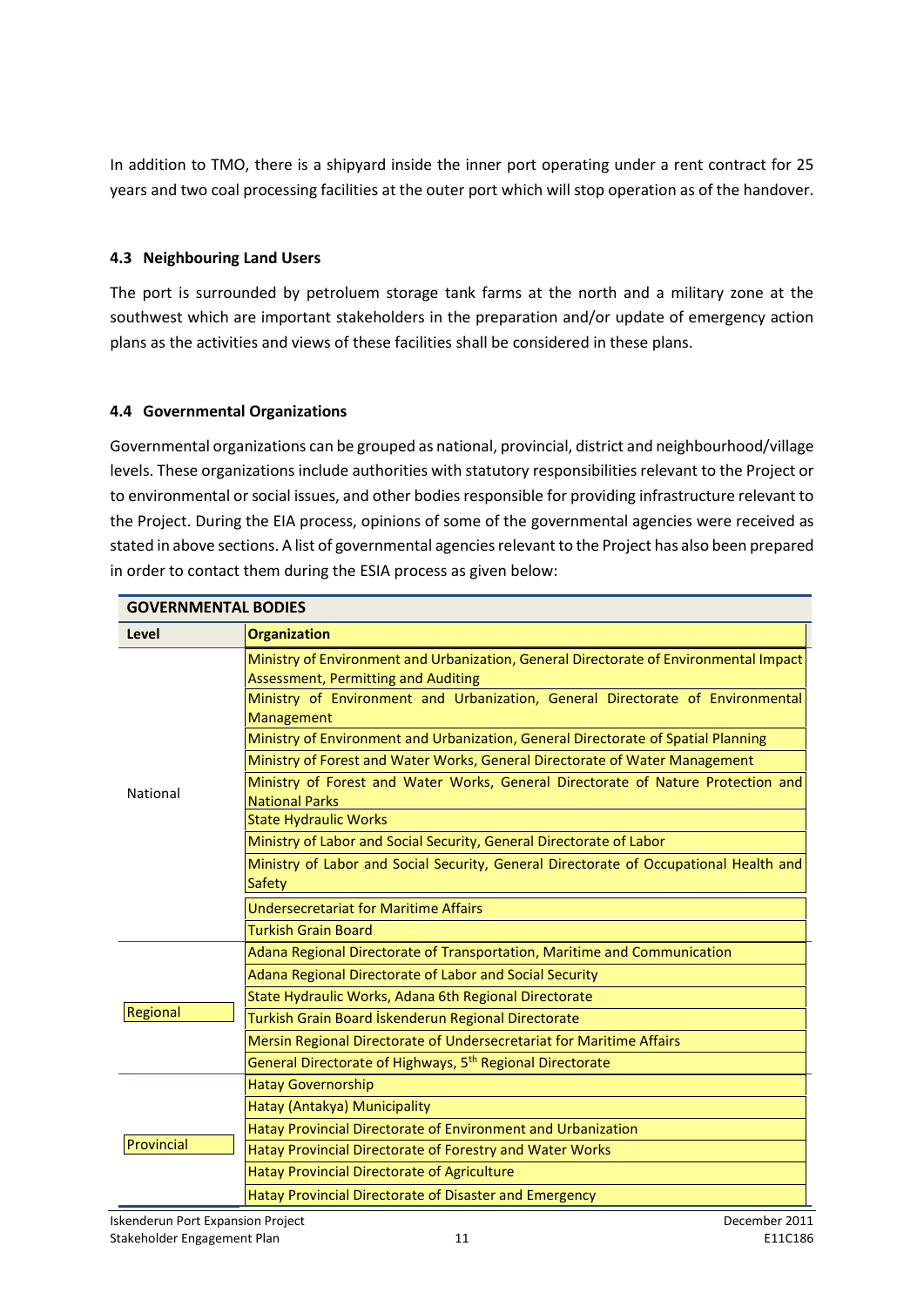| <b>GOVERNMENTAL BODIES</b> |                                                                          |  |  |
|----------------------------|--------------------------------------------------------------------------|--|--|
| Level                      | <b>Organization</b>                                                      |  |  |
|                            | <b>Iskenderun District Municipality</b>                                  |  |  |
|                            | <b>Iskenderun District Local Governorship</b>                            |  |  |
| <b>District</b>            | Iskenderun Port Authority, General Directorate of Turkish State Railways |  |  |
|                            | <b>Iskenderun Military Coast Guard Base</b>                              |  |  |

In addition to these bodies, the neighbourhoods that are identified above have administrative units and all of them are represented by an elected Muhtar dealing with administrative matters at the neighbourhoods. Muhtars are considered as a link to the community and they will be asked (through phone contact, and cover letters to be sent together with information leaflets) whether there are any vulnerable groups who may have difficulty in participating to the consultation process due to age, language, literacy or other issues.

### **4.5 Non-Governmental Organizations**

Non-govermental organizations (NGOs) were not contacted during the EIA process. A list of key NGOs that may have interests in environmental and social aspects of the Project is also prepared to be contacted to get their views during the ESIA process as given below:

| <b>NON-GOVERNMENTAL ORGANIZATIONS</b> |                                                                                                                  |  |  |  |
|---------------------------------------|------------------------------------------------------------------------------------------------------------------|--|--|--|
| Level                                 | <b>Organization</b>                                                                                              |  |  |  |
|                                       | Turkish Marine Environment Protection Association (Turmepa)                                                      |  |  |  |
|                                       | Chamber of Environmental Engineers (Ankara Head Office)                                                          |  |  |  |
| National                              | The Union Chambers of Turkish Engineers and Architects (Ankara Head Office)                                      |  |  |  |
|                                       | Chamber of Turkish Naval Architects & Marine Engineers                                                           |  |  |  |
|                                       | Hatay Chamber Of Commerce and Industry                                                                           |  |  |  |
| Provincial                            | Foundation for Protecting and Publicizing Environmental and Wealth                                               |  |  |  |
|                                       | <b>Chamber of Civil Engineers Hatay Branch</b>                                                                   |  |  |  |
|                                       | <b>Iskenderun Chamber Of Commerce and Industry</b>                                                               |  |  |  |
|                                       | <b>Iskenderun Environment Protection Association</b>                                                             |  |  |  |
|                                       | Iskenderun Representative Office of Foundation for Protecting and Publicizing<br><b>Environmental and Wealth</b> |  |  |  |
| <b>District</b>                       | <b>Iskenderun Fishery Cooperative Central Unit</b>                                                               |  |  |  |
|                                       | <b>Iskenderun Sailing &amp; Water Sports Club</b>                                                                |  |  |  |
|                                       | Iskenderun Branch of Liman-Is Trade Union                                                                        |  |  |  |
|                                       | <b>Iskenderun Industiralists and Businessmen Association</b>                                                     |  |  |  |

### **5.0 DISCLOSURE OF INFORMATION AND PUBLIC CONSULTATION**

Limak will use different consultation approaches and methods for different stages of the project activities and stakeholder groups. The main communication methods and mechanisms that will be used to consult with key stakeholders are: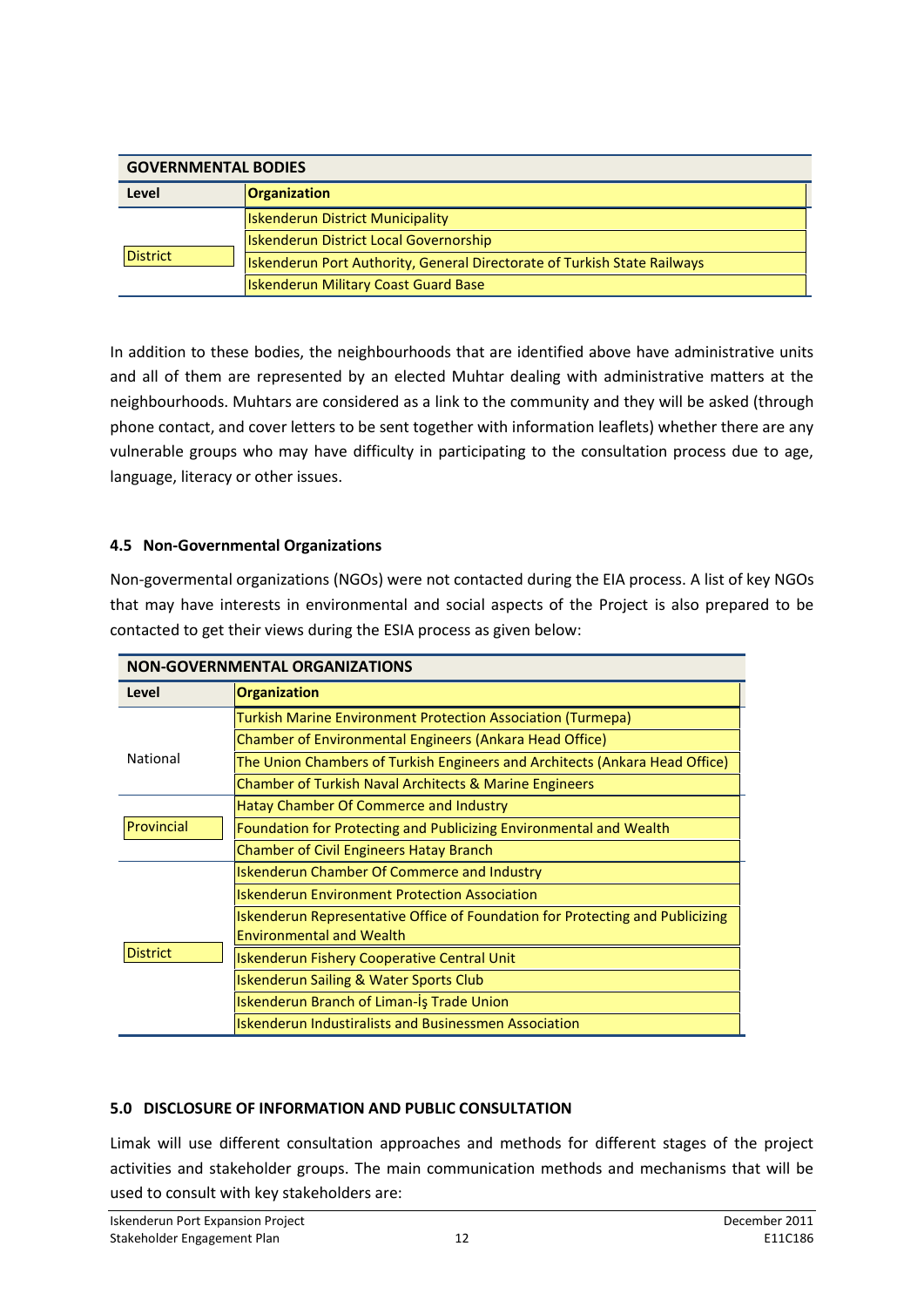- Information about the Project and potential impacts to be provided to stakeholders via project leaflets/information documents during the scoping stage
- Meetings with key stakeholders
- Project website (for providing information/updates about the Project)
- Local newspapers (for announcements related to project events and meetings)
- Public meeting to disclose the draft ESIA report
- Monthly meetings for on-going communications

Limak will disclose project information in Turkish language. Electronic copies of Project information pack and Limak's stakeholder consultation programme will be made available at the Limak website. A Project specific website will be established in the next stages of the Project and Limak will update its website regularly to ensure that the local communities and other stakeholders have access to the most up-to-date project information.

As stated in previous sections, the Project has already been gone through an EIA process and is currently at the approval stage by MoEU. During the EIA process, consultation with relevant governmental authorities has been conducted. Therefore, the aim of this SEP is to first focus on consultation with local communities at a close distance to the Project area. Consultation with the stakeholders as identified in the previous section will be carried out as described below:

### **5.1 Consultation during the ESIA Study**

### *5.1.1. Local Communities*

The Project information was officially intended to be provided to the public within the scope of the EIA process through one public consultation meeting held in Iskenderun District. However, there were no attendees at the meeting. In order to inform the local people and get their opinion, household surveys were conducted at the vicinity of the port. The results of the survey showed that the people are aware of the Project and of the 49 people surveyed, 21 of them thinks that port will improve the living conditions in the area. The following consultation activities will be undertaken to ensure that the local communities are informed about the project and its potential impacts:

- A project information pack (including Project Information Document, Project Information Leaflet, Poster, Photo of the Port and Comment/Grievance Form) will be prepared which aims to provide information on the planned operations of the port and related impacts, ongoing environmental and social impact assessment and to provide opportunity to express views and concerns about the project, and to inform how views/concerns can be submitted. The information pack will include photographs of the existing port for people with low levels of literacy and education.
- The project information pack will be distributed by Limak to headmen of each neighbourhood (28 neighbourhoods as identified) identified in the previous section. The headmen of the neighbourhoods will be contacted via phone prior to sending the information and they will be requested to inform the local residents and businesses in their neighbourhood about the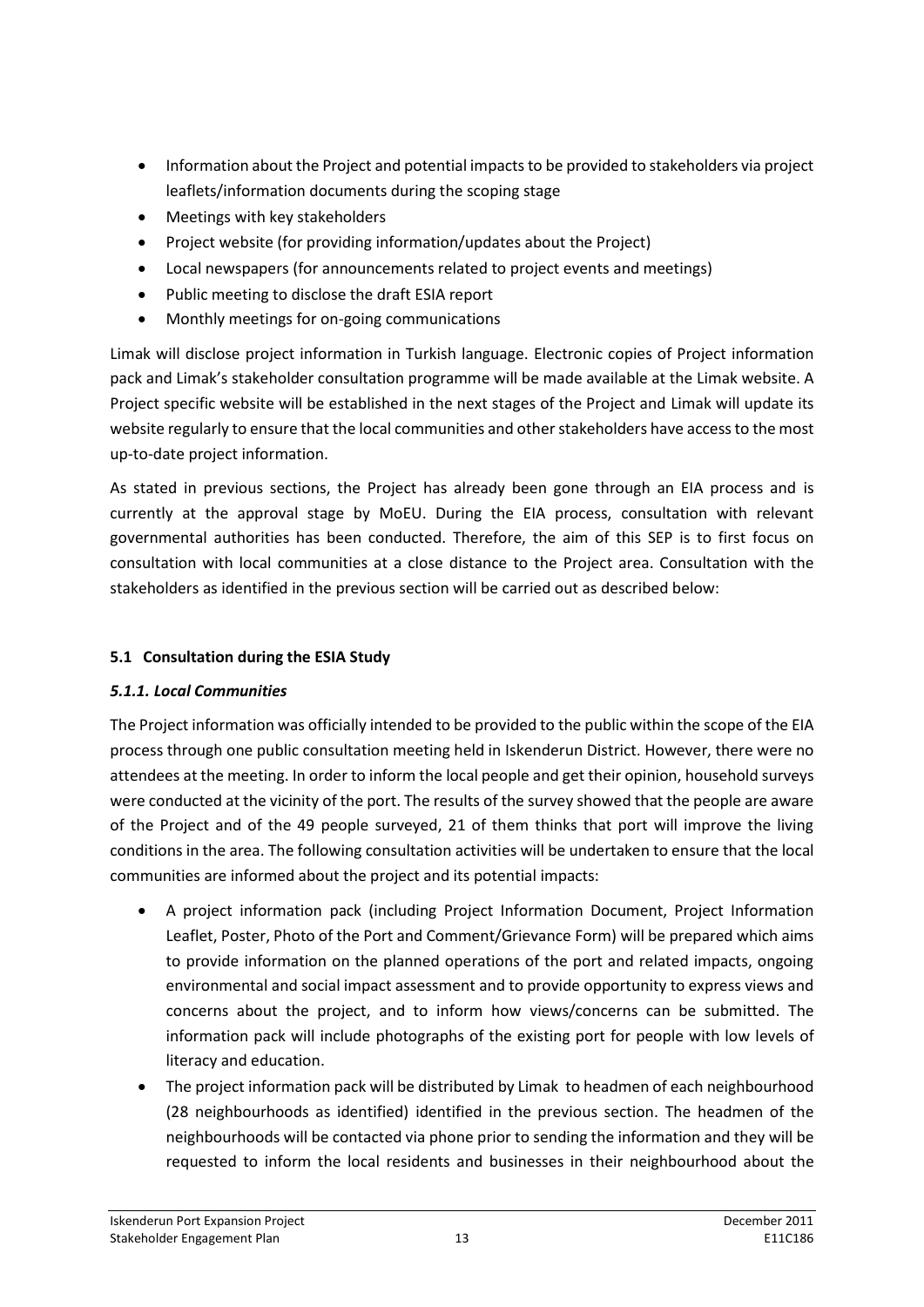availability of the project information at the headmen's office, and also to disseminate the project information.

- The project information pack will be also made available in the Limak website (and later on in the Project specific website). The website will also involve information related to Project updates and progress information for the local community.
- All comments received from the local communities will be recorded in the Comment Register that include information on the name and contact details of the person, the comment made and how this has been addressed. The comments will be reviewed weekly by the Project team. In case the comment requires a response, an appropriate response will be developed by the Project team in a month after the submission date of the comment.
- A Grievance mechanism will be established to address grievances of the local people. The details of this mechanism are provided in the following sections.

### *5.1.2. Land Owners and Users inside the Port*

Turkish Grain Board is well aware of the Project and previous contact with TMO has already been made and it has been agreed with TCDD for the removal of the conveyor band located on the main jetty belonging to TMO. Since TMO will continue operation during the Project lifetime and the shipyard has a contract of 25 years, Limak will undertake on-going consultation with them, if deemed necessary, through face-to-face meetings and written correspondence to inform them or to get their views for activities that have the potential to affect the operation of the shipyard and TMO. Related to the coal processing facilities, the existing port authority has already informed the operators on 5 October 2011 that the rent contract will be cancelled unilaterally as of the handover of the port and requested the operator to plan the future actions accordingly. This cancellation article is already included in the rent contracts stating that the renter accepts the unilateral cancellation of the contract beforehand upon privatization or handover of the port as the port is included in the privatization program. Due to this reason, Limak does not plan to carry out consultation with the coal operators. Any contact that is made will be recorded in a register including the date, issue and the result of the correspondence.

### *5.1.3. Neighbouring Land Users*

Limak will undertake consultation with the military base and the petroleum tank farm facilities as deemed necessary, through face-to-face meetings and written correspondence for identifying emergency response measures and to get their views for activities that have the potential to affect their operation.

### *5.1.4. Governmental Organizations*

Identified governmental bodies will be sent the project information pack and asked to comment on the Project, its potential impacts and to provide information that may be important during the ESIA study. In addition to this, meetings will likely to be held with relevant authorities prior to and during construction and operation activities, as deemed necessary based on the need for obtaining relevant consent and permits for the Project. In line with the monitoring requirements defined in the Turkish EIA regulation, quarterly or biannual monitoring reports will be submitted to the MoEU during the construction phase of the Project.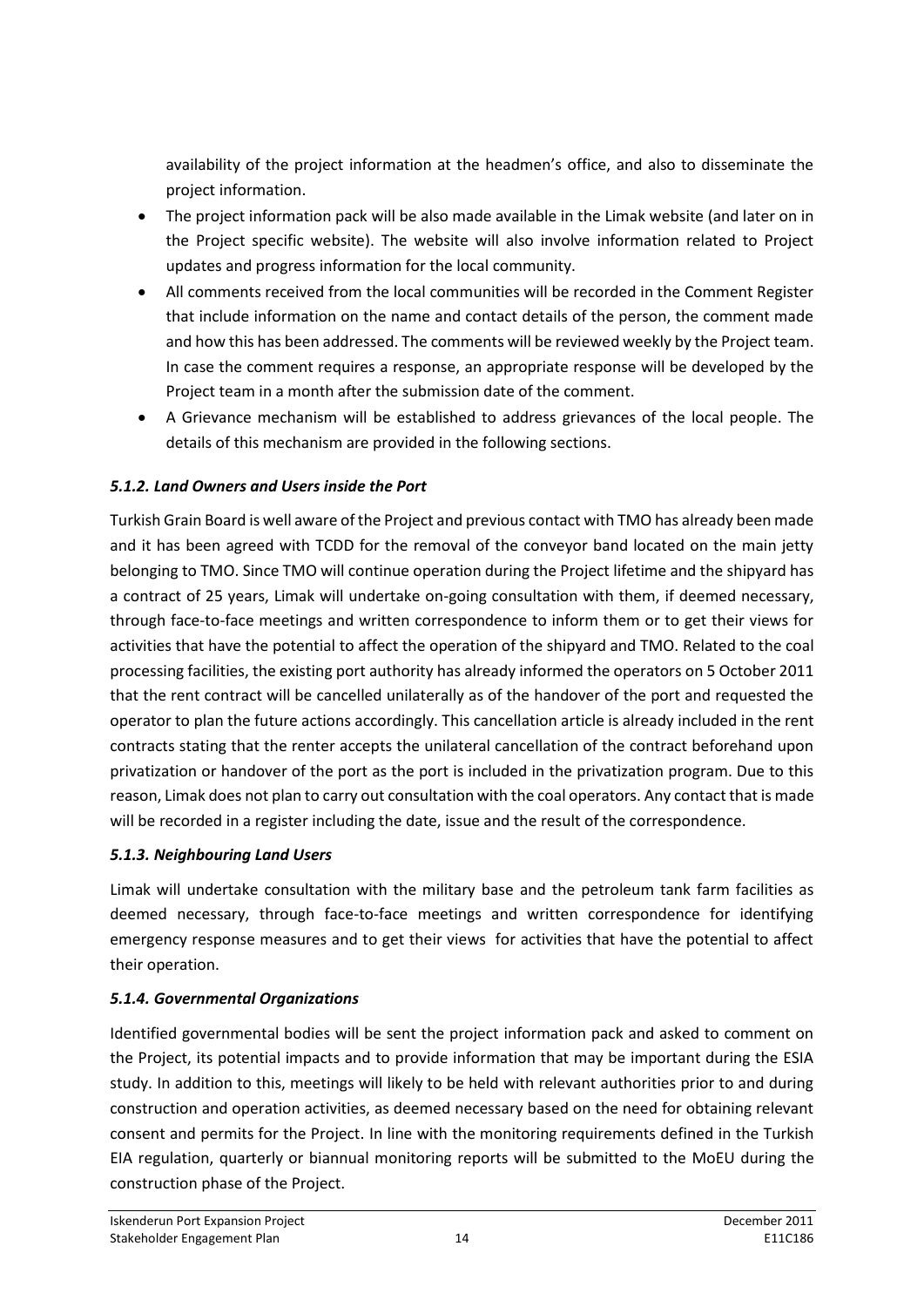### *5.1.5. Non-Governmental Organizations*

Identified NGOs will be sent the project information pack and asked to comment on the Project, its potential impacts and to provide information that may be important during the ESIA study. Meetings with key NGOs could be carried out as deemed necessary and/or requested.

### **5.2 Disclosure of the Draft ESIA**

Once the draft ESIA report is complete, it will be disclosed in Turkish language (at the Project website and as hard copy at the municipality and the port) for review and comment together with the nontechnical summary (NTS) of the draft ESIA which will be prepared as a separate document. The NTS will be sent via mail to stakeholders identified in the previous sections. A public meeting to be announced at least two weeks ago will be held to inform the public about the results of the impact assessment study and which mitigation measures will be implemented. Appropriate comments will be taken into account in finalizing the ESIA.

### **5.3 Disclosure of Information during Construction and Operation Phases**

The consultation activities will continue during the construction and operation phases of the Project as well which will aim to maintain constructive relationships both with the local communities and other stakeholders. These activities are described below:

### *5.3.1 Construction Phase*

- Project specific website will be established during the construction phase and Project information will be disclosed from this website. This website will be updated once a month and as deemed necessary.
- Ongoing meetings, as deemed necessary with national and local authorities will continue during construction phase related to permitting and other issues.
- Management of TMO and shipyard will be notified in case any activity is performed that will have an affect on their operation.
- Ongoing meetings with fishery cooperative will be held if necessary.
- The stakeholder list will be updated regularly and any new stakeholder identified will be included in the list.
- Any activities likely to cause particular disturbance (such as noisy activities etc.) to the nearby neighbourhoods will be announced through handouts to be distributed to local people via headmen offices. This information will also be provided in the Project website.
- All comments and grievances will be managed as in accordance with the Grievance Mechanism described in Section 6.
- The security staff at the gates will be trained related to the management of comments and grievances. In case a local person wants to submit a comment or grievance, the security person will be able to either fill comment/grievance forms, or forward the already filled comment/grievance forms to the responsible staff at the port and/or direct the local person to the responsible staff.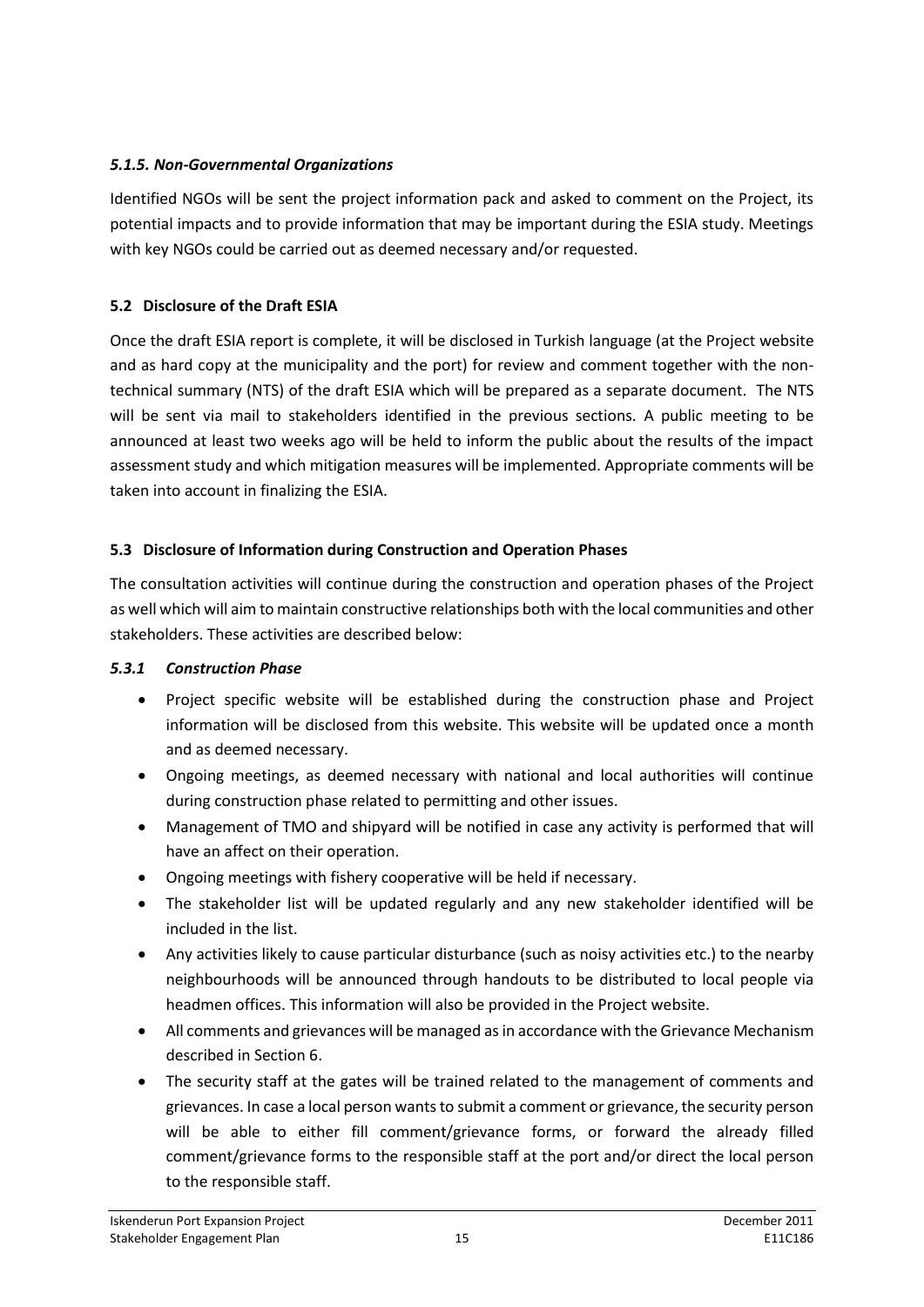### *5.3.2 Operation Phase*

- The Project website will be updated to include information on operation activities and any changes in environmental policy, plans and procedures that are followed.
- Ongoing meetings, as deemed necessary will be conducted with the national and local communities to inform them of any changes in project activities and related to permitting
- Ongoing consultation will be held with the management of TMO and shipyard, and fishery cooperative as necessary.
- The stakeholder list will be updated regularly and any new stakeholder identified will be included in the list.
- As community health and safety is a key impact with regard to operational activities, communities will be notified and informed about the project risks and impacts during emergency situations.
- All comments and grievances will be managed in accordance with the Grievance Mechanism described in Section 6.
- The security staff at the gates will continue to collect comments and grievances as described in the construction phase above.

### **5.4 Indicative SEP Timeline**

The following timetable is proposed for the disclosure and consultation activities:

| <b>Milestone</b>                                                | <b>Schedule</b>            |
|-----------------------------------------------------------------|----------------------------|
| Preparation of Project information pack                         | <b>Early December 2011</b> |
| Sending out Project information pack to identified stakeholders | Mid December 2011          |
| Preparing Limak website                                         | Mid December 2011          |
| Meeting with land users inside and outside the port             | Ongoing as needed and      |

### **6.0 GRIEVANCE MANAGEMENT**

A grievance management system will be established in order to ensure that all comments, suggestions and objections received from the project stakeholders especially from local communities that are mostly affected by the project are dealt with appropriately and in a timely manner.

Local communities will be informed about the grievance management system during the consultation and disclosure activities. All grievances will be recorded, and responded and resolved in a defined timeframe. A Comment/Grievance Form is presented in Annex A. Comments and grievances can be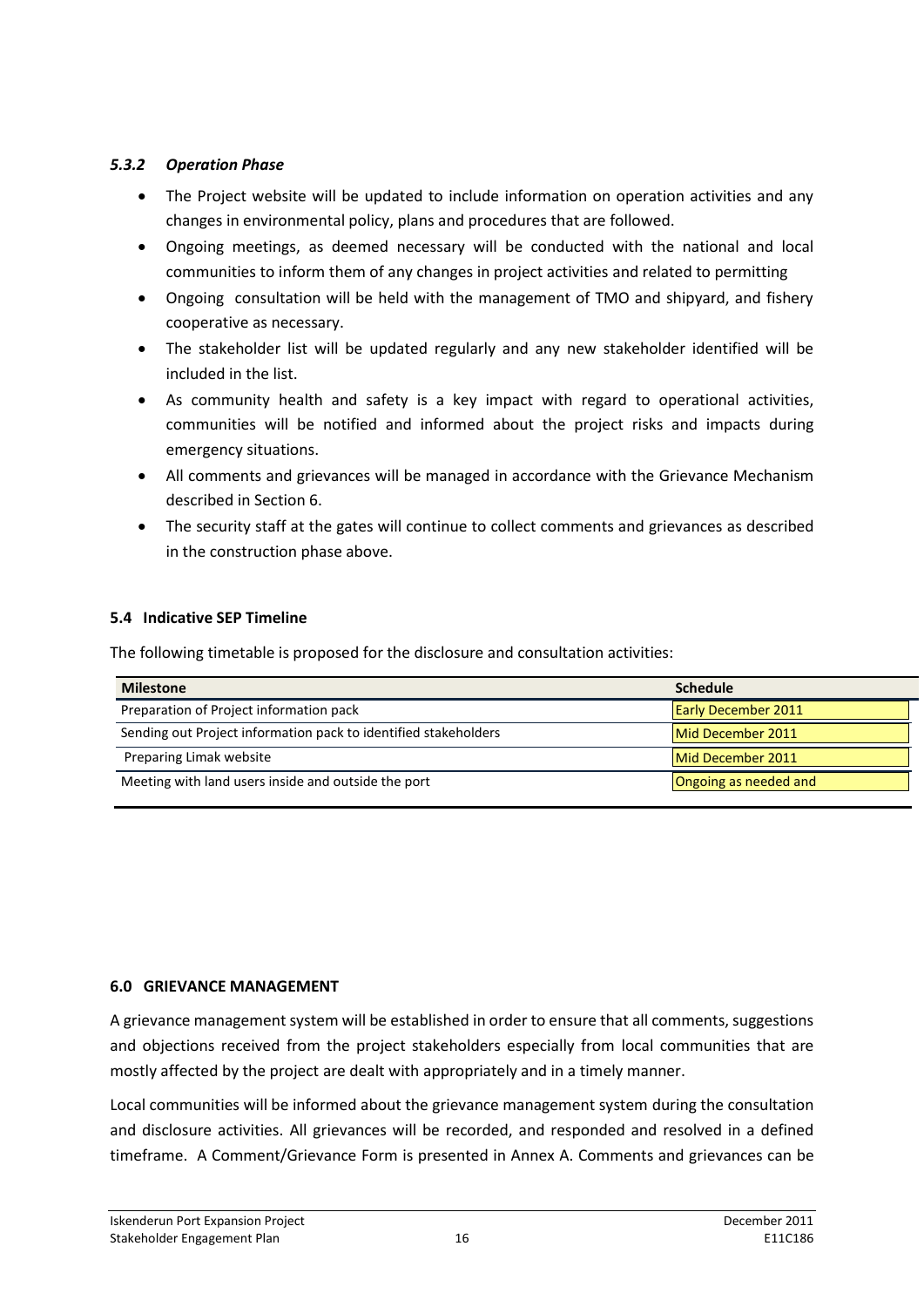sent to Limak via mail, e-mail, and fax during the construction and operation stages as well as through the Project website and telephone.

The procedure to handle grievances is described below:

- 1. All grievances submitted by the stakeholders in verbal and written will be considered. Verbal grievances will be written on grievance forms by the responsible person as defined below.
- 2. All grievances will be reflected in a grievance log to ensure that each grievance is assigned an individual number and that consistent tracking and corrective actions are carried out. The grievance log will contain:
	- o Date of submission of the grievance
	- o Reference number
	- o Contact details of the complainant
	- o Content of the grievance
	- o Identification of parties responsible for the resolution
	- o Dates when the investigation was initiated and completed
	- o Findings of the investigation
	- o Proposed corrective action
	- o Date of response sent to the complainant (unless it is anonymous)
	- o Statement of satisfaction of the complaninant
	- o Date of closing out the grievance
	- o Any outstanding actions for non-closed grievances
- 3. The grievance will be evaluated by the relevant staff and management to identify what actions need to be taken, and an appropriate response will be developed. The complaint action form will be filled in as presented in Annex B.
- 4. The complainant will be informed about the proposed corrective action in writing and the date of response to the complainant will be recorded in the grievance log,
- 5. The complainant will be contacted through telephone or face-to-face meeting, if needed to confirm that the proposed corrective action taken is satisfactory, and the complainant's response will be recorded in the grievance log,
- 6. The grievance will be closed out and the close out date will be recorded, if the complainant is satisfied with the action taken. If not, further assessment is needed and reevaluation of the grievance is required.
- 7. It is envisaged that the grievances will be resolved within one month after receipt. If this is not possible, the complainant will be informed about the progress on a regular basis.
- 8. Any grievances related to subcontractors' activities will be managed in line with the mechanism described here.

In addition to grievances, comments will be reviewed once a week to identify if they require a response. Comments will be reflected to a comment log that will include information on the date of the comment submission, details of the person submitting the comment, issue of comment, response required or not, and date of response.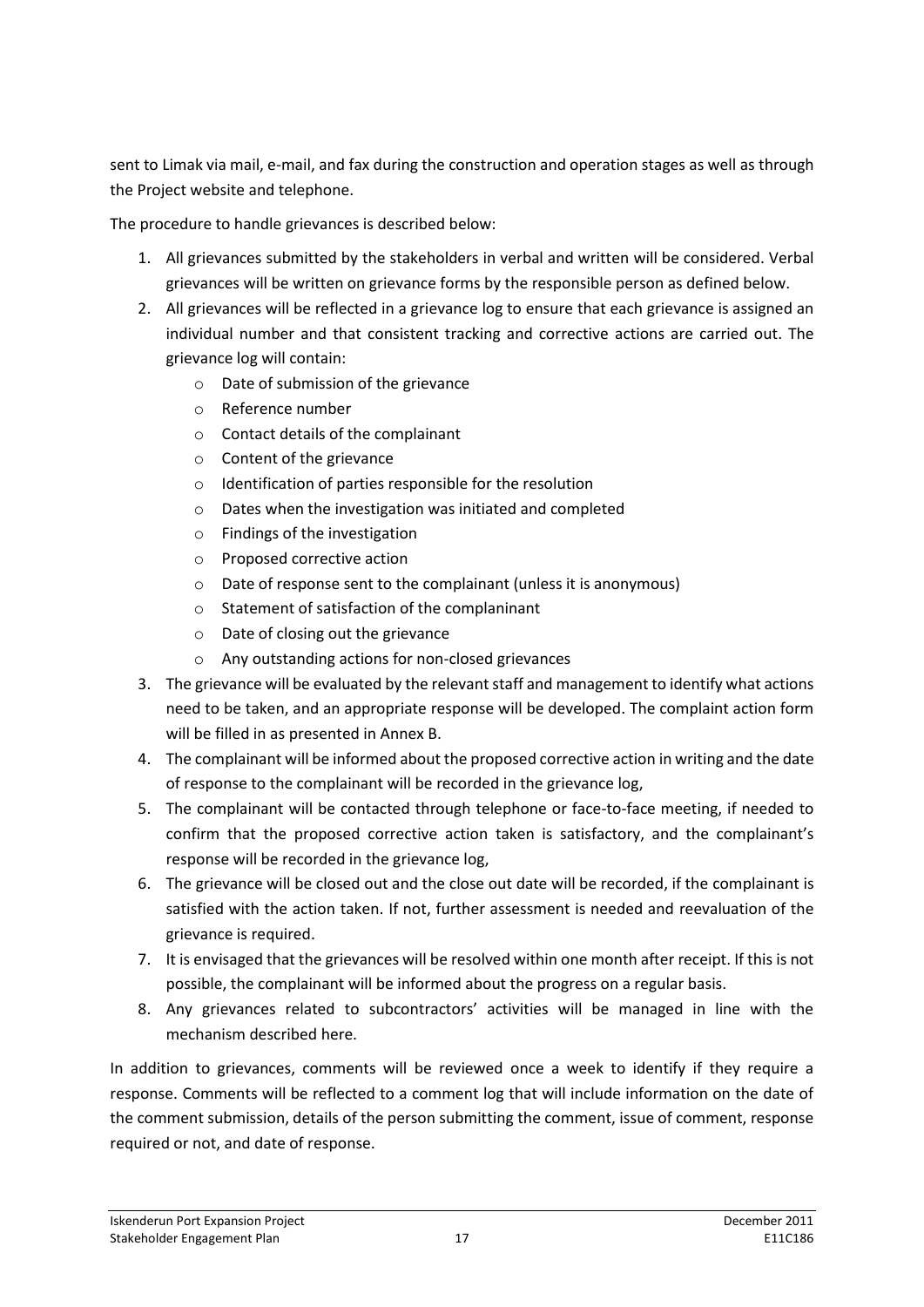### **7.0 RESOURCES AND RESPONSIBILITIES**

The ESIA Team will be responsible for planning and managing stakeholder engagement during the ESIA process in consultation with Limak. Limak will be represented by the following contacts during the ESIA process:

Hatice Çınar – HSE Manager Address: Hafta Sok. No: 9 GOP Ankara Phone: +90 312 446 88 00 E-mail: [hcinar@limak.com.tr](mailto:hcinar@limak.com.tr)

Veysel Bayık – Limak Representative at the Port Address: TCDD Liman İşletmesi Müdürlüğü İskenderun Phone: +90 538 340 79 11 E-mail: [vbayik@limak.com.tr](mailto:vbayik@limak.com.tr)

After completion of the Draft ESIA, Limak will be responsible for managing the stakeholder engagement process and handling with comments and grievances. Limak will appoint an Environment-Health and Safety Manager who will be responsible in managing stakeholder engagement activities and grievance system. HSE Manager will directly report to the General Manager who will be the main responsible for these activities.

### **8.0 REPORTING**

All comments and complaints received will be recorded in a comment log and grievance log, respectively. All these will be evaluated and reported by Limak on a monthly basis during the construction and operation phases.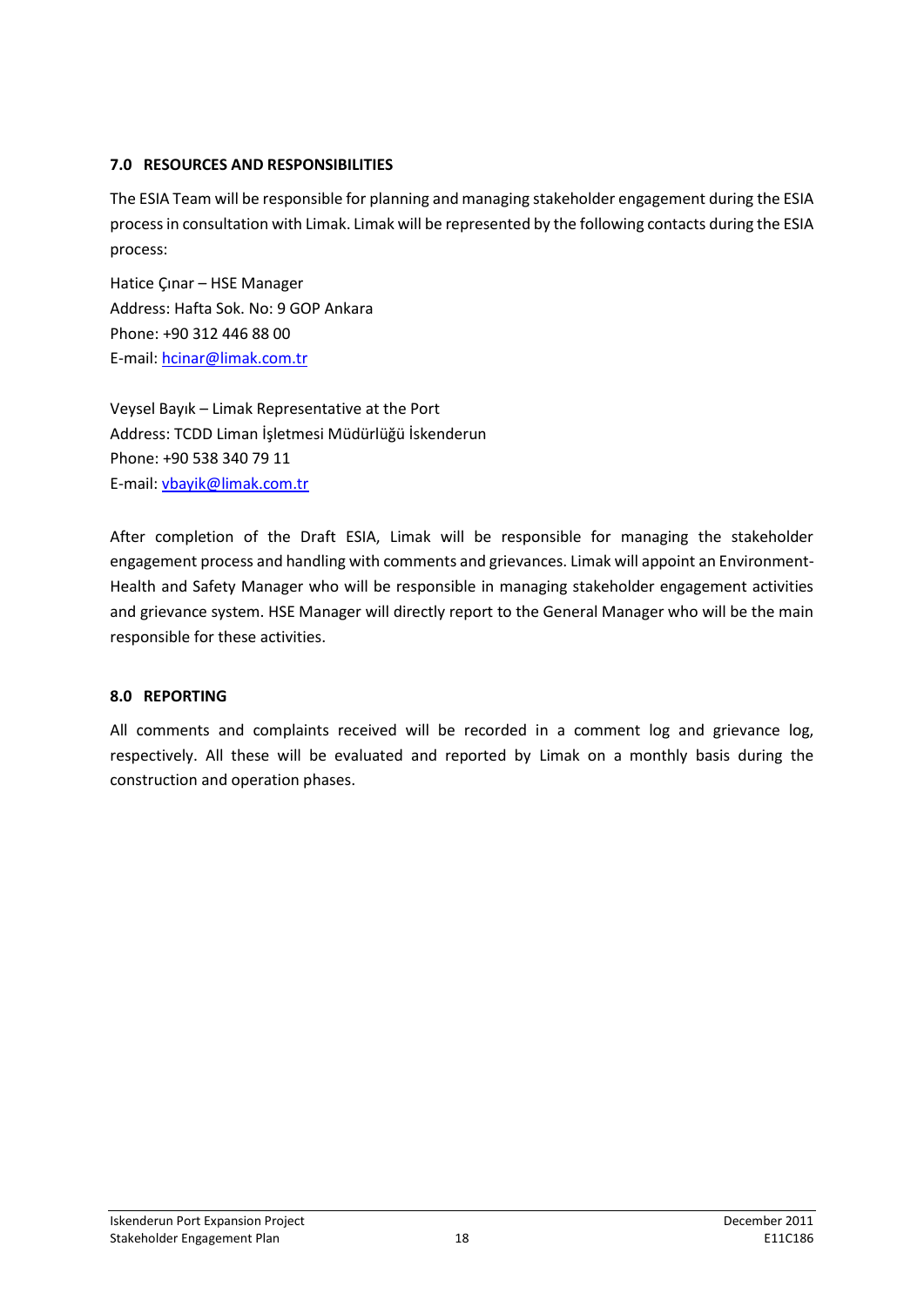**ANNEX A Comment/Complaint Form**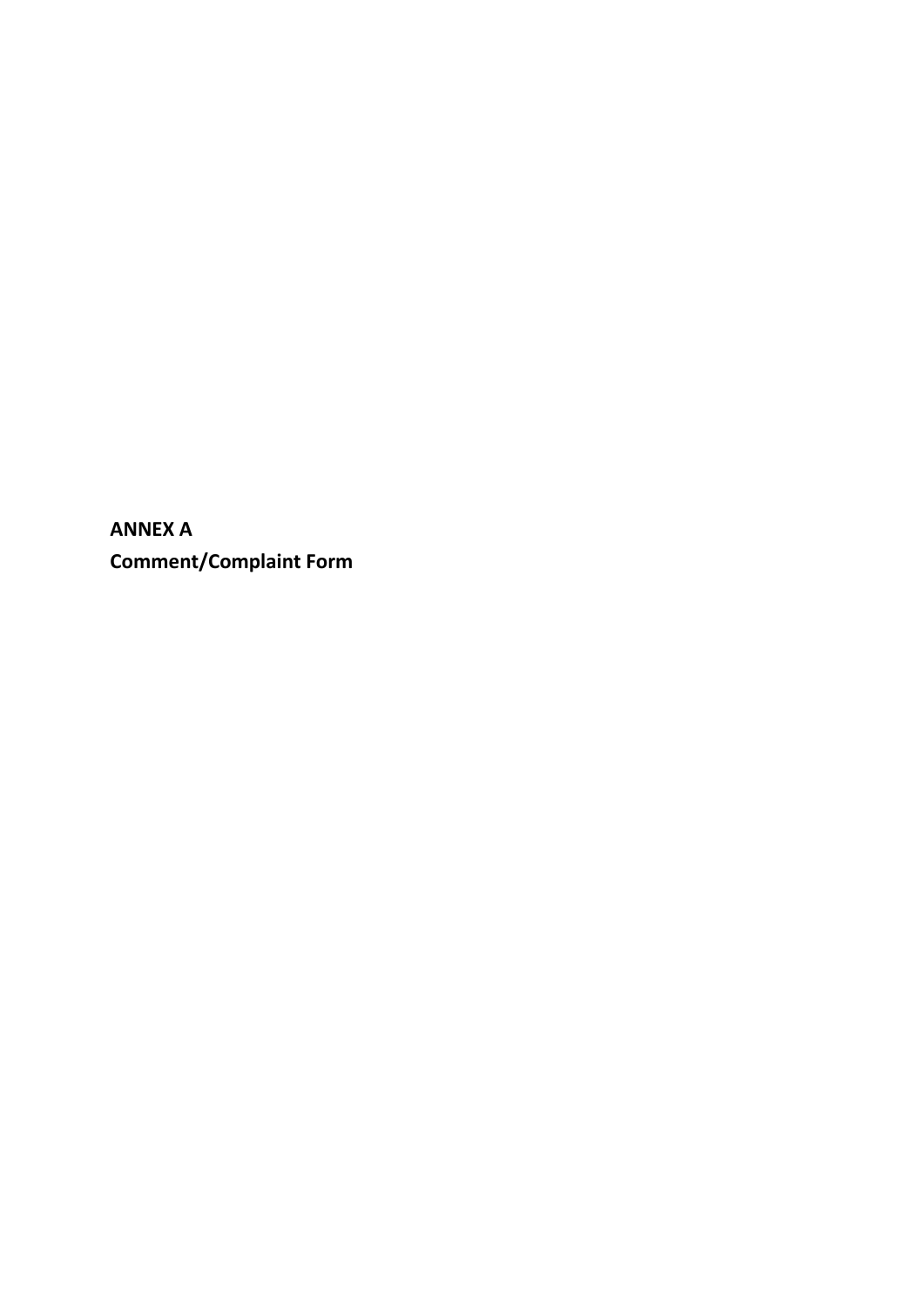*8.1.1.1.1.1.1.1* **INFORMATION ABOUT THE PERSON SUBMITTING COMMENT AND/OR COMPLAINT (Please leave blank if you wish to remain anonymous. Your comments/complaints will still be considered by Limak.)**

> **Signature confirming receipt of completed Comment/Complaint Form**

……………………………………………………..

**copy**

**Full Name:**

**Date:**

**Contact Information: (Please provide necessary information based on how you wish to be contacted)**

By mail ………………………………………………………………………………………………………….

By e-mail..............................................................................................................

**Indicate your purpose:** □ Comment □ Complaint

By phone ……………………………………………………………………………………………………….

**Recorded by:** □ Person submitting comment/complaint □ Other (please specify who)

*8.1.1.1.1.1.1.2* **YOUR COMMENTS ON THE PROJECT (Continue on the back of the sheet if required)**

**INFORMATION ABOUT YOUR COMPLAINT**

**Describe the Complaint: (Continue on the back of the sheet if required)**

**Date of Incident Regarding Complaint**

□ One time incident/grievance (Date ……….……….)

□ Happened more than once (how many times? …..……..…)

□ On-going (currently experiencing problem)

**What would you propose to resolve the problem? (Continue on the back of the sheet if required)**

**This section will be filled by Limak**

**STATUS OF COMMENT**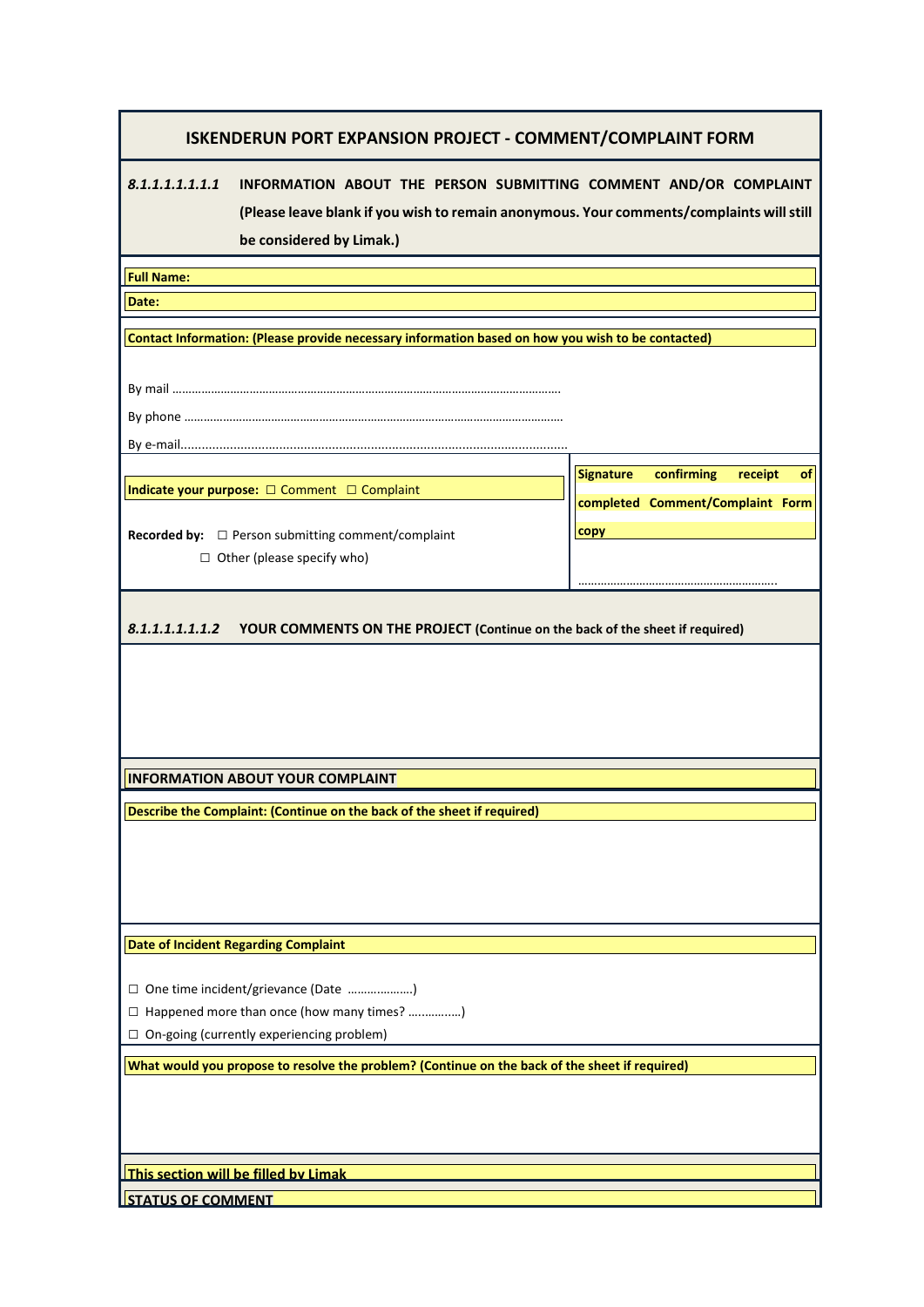| Comment Logged (Y/N)   | Date of submission:     | Logged by:                    |  |  |
|------------------------|-------------------------|-------------------------------|--|--|
|                        | Date of response sent:  |                               |  |  |
| STATUS OF COMPLAINT    |                         |                               |  |  |
| Complaint Logged (Y/N) | Date of submission:     | Logged by:                    |  |  |
| Date of Response sent: | Complaint closed (Y/N): | Close out date and signature: |  |  |

## **ANNEX B Complaint Action Form**

(to be used by Limak)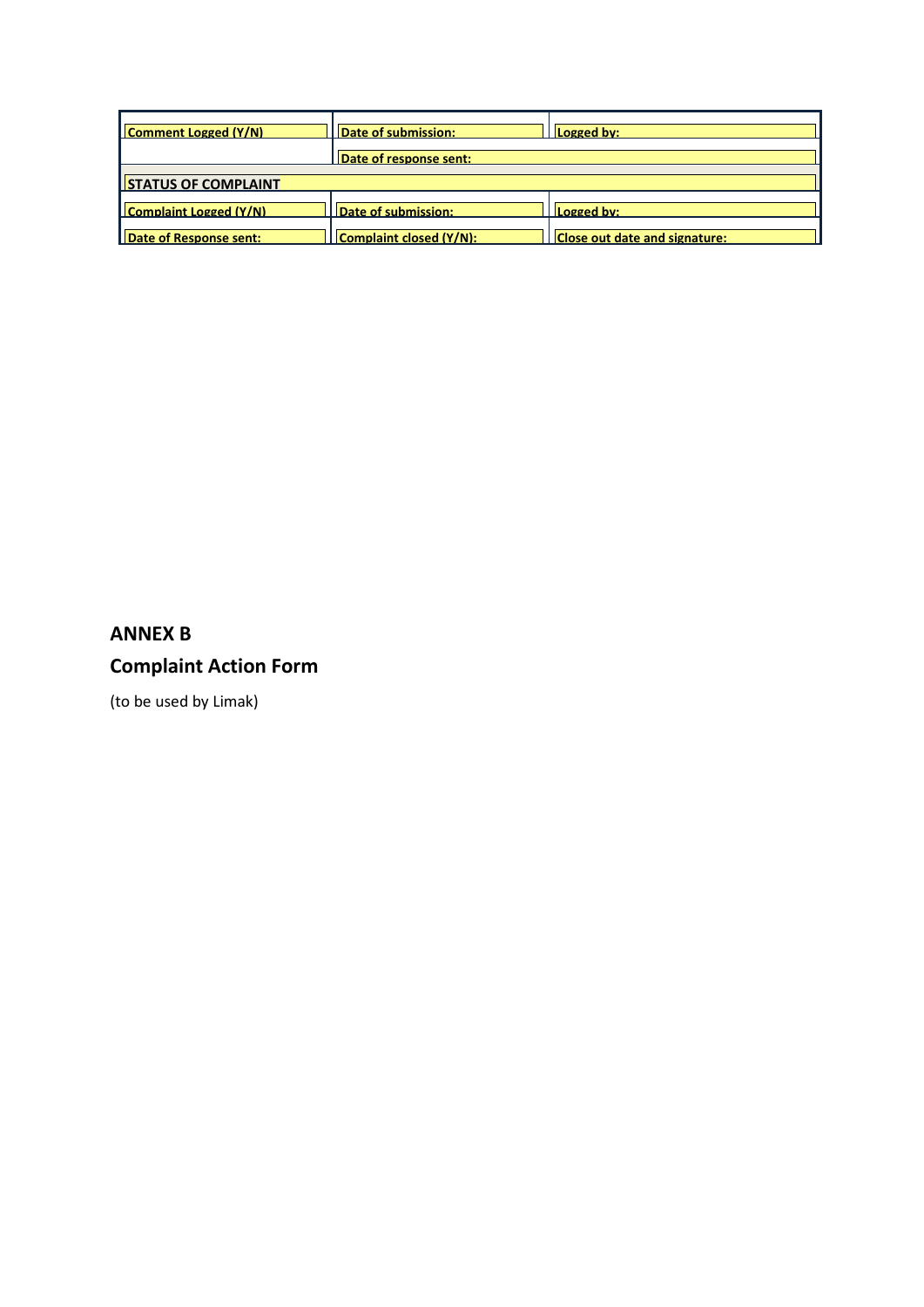### **COMPLAINT ACTION FORM**

| 8.1.1.1.1.1.1.4 The reference number       |                                                                                 |                                                    |                                          |
|--------------------------------------------|---------------------------------------------------------------------------------|----------------------------------------------------|------------------------------------------|
| Date of grievance submission               |                                                                                 |                                                    |                                          |
|                                            |                                                                                 |                                                    |                                          |
|                                            |                                                                                 |                                                    |                                          |
|                                            |                                                                                 |                                                    |                                          |
|                                            |                                                                                 |                                                    |                                          |
|                                            |                                                                                 |                                                    |                                          |
|                                            |                                                                                 |                                                    |                                          |
|                                            |                                                                                 |                                                    |                                          |
|                                            |                                                                                 |                                                    |                                          |
|                                            |                                                                                 |                                                    |                                          |
|                                            |                                                                                 |                                                    |                                          |
|                                            |                                                                                 |                                                    |                                          |
| Immediate action required                  |                                                                                 |                                                    |                                          |
|                                            |                                                                                 |                                                    |                                          |
|                                            |                                                                                 |                                                    |                                          |
|                                            |                                                                                 |                                                    |                                          |
|                                            |                                                                                 |                                                    |                                          |
| Identify preventative action (if required) |                                                                                 |                                                    |                                          |
|                                            |                                                                                 |                                                    |                                          |
|                                            |                                                                                 |                                                    |                                          |
|                                            |                                                                                 |                                                    |                                          |
|                                            |                                                                                 |                                                    |                                          |
|                                            |                                                                                 |                                                    |                                          |
|                                            |                                                                                 |                                                    | Continue on seperate sheets as required. |
| <b>Name</b>                                |                                                                                 |                                                    | Signature and date                       |
| Name                                       |                                                                                 |                                                    | <b>Signature and date</b>                |
|                                            | Information about the complainant<br><b>Describe apparent cause of incident</b> | Describe all the details relevant to the complaint |                                          |